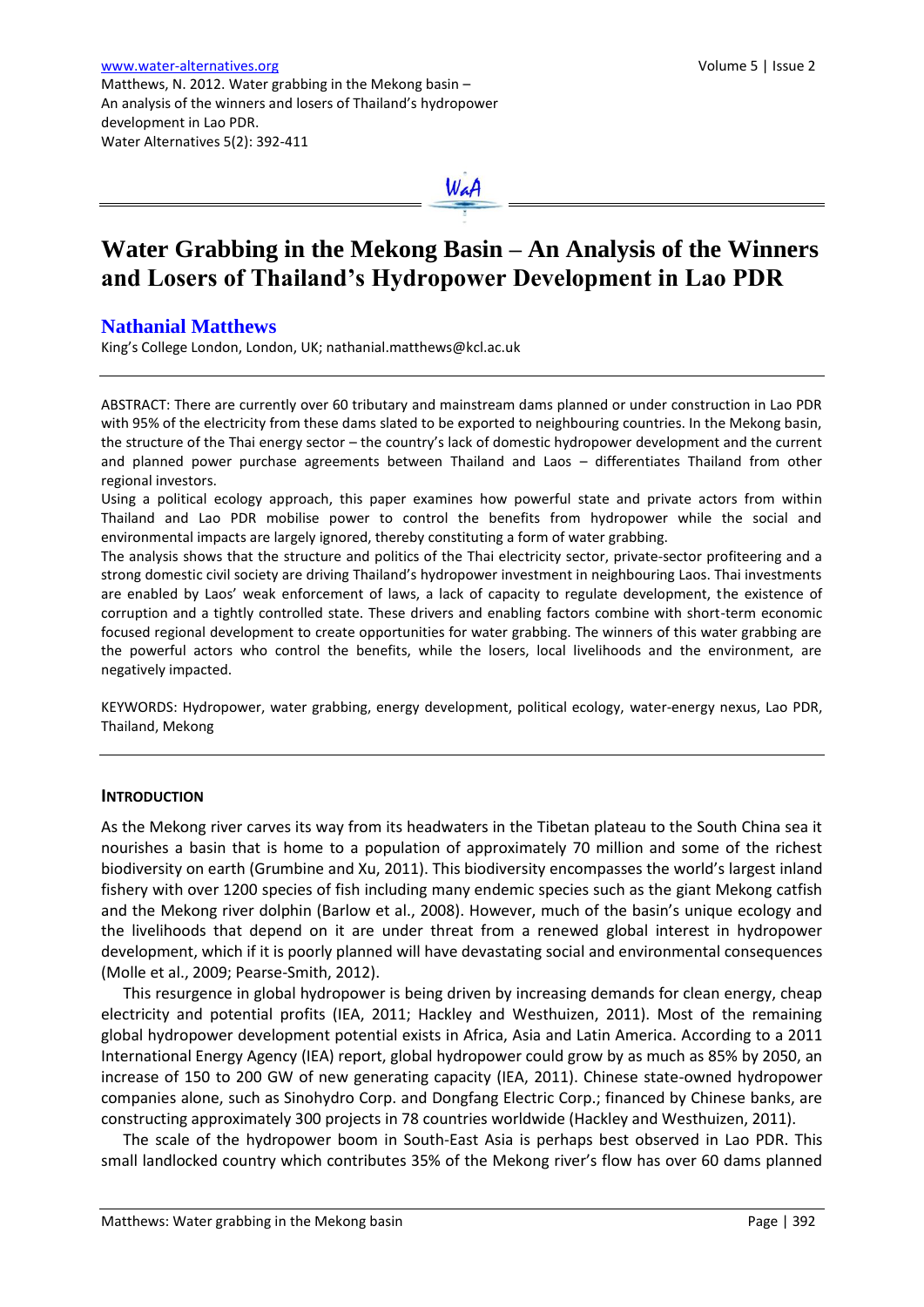or under construction including plans for nine mainstream dams (see figure 2) (Grumbine and Xu, 2011). Thailand is one of the main investors in hydropower in Lao PDR. The Government of Lao PDR (GoL) has committed to supplying 7000 MW to Thailand by 2015 (GoL, 2010b). The controversial US\$3.6 billion Xayaburi dam in Laos, if constructed will be the first mainstream dam on the lower Mekong, funded by Thai banks and developed by a Thai construction company.

Hydropower is a potentially cheap source of electricity with generally lower greenhouse gas emissions compared to burning hydrocarbons (Barros et al., 2011; Chanudet et al., 2011). However, dams can also have significant negative impacts. They can displace populations, destroy cultures, and alter the flow, temperature, water quality, sediment loads and ecosystems that depend on water, rendering it unusable for irrigation, environmental services, fisheries and livelihoods.

Water grabbing occurs in hydropower development when powerful state and private actors are able to mobilise power to control the benefits of hydropower while livelihoods and ecosystems that depend on the water resources that hydropower disrupts are negatively impacted (see introduction to this special issue).

This paper demonstrates that in the Mekong, a convergence of drivers and enabling factors has created opportunities for powerful state and private actors from Thailand and Lao PDR to mobilise political, institutional and economic power to control the benefits of hydropower while the social and environmental impacts are ignored, thereby constituting a form of water grabbing.

Using a political ecology approach the drivers and enabling factors, and winners and losers of water grabbing in the Thailand and Lao PDR case study are examined. The first section provides a background to the region's key hydropower actors and outlines the water grabbing framework and the following one examines the drivers from within Thailand. I then explore the enabling environment in Laos, before analyzing the role of regional state cooperation in water grabbing. The paper ends with some concluding remarks about water grabbing and hydropower development in the basin and around the world.

### **BACKGROUND, OUTLINE AND FRAMEWORK**

Hydropower in the Mekong basin has been under consideration since the 1950s, but due to a number of factors including conflict, a lack of finance, political risk, difficult geography and environmental concerns, very little has been actualised. In an influential policy report, the World Bank and Asian Development Bank (WB/ADB, 2006) estimated that only 10% of the basin's hydropower potential is in use. These estimates and the reports in which they appear also imply that the basin has the 'flexibility and tolerance' to handle an increase in hydropower development including mainstream dams (WB/ADB, 2006).

The 2006 WB/ADB report offers a particular conceptualisation of water that appears in prohydropower rhetoric. By stating that 90% of the basin's water is not in use for hydropower, this interpretation disregards multiple or best uses of water within the basin. Water in the Mekong is inextricably linked to culture and livelihoods, and is essential for the basin's ecosystems (Dugan et al., 2010; Matthews 2011). A study by Costanza et al. (2011) showed that using worst case scenarios, calculating the loss of environmental services, agriculture, fisheries and tourism etc; if all the proposed 9 mainstream dams are constructed in Lao PDR the people and economies in the Mekong basin would lose a total of US\$307 billion in net present value (NPV).

The strength of South-East Asian economies and a global push for clean energy have resulted in hydropower returning to the development agenda in the Mekong (see figure 2). In Laos, a country with a per capita income of US\$1177 and few natural resources, hydropower is viewed as an important source of income (World Bank, 2012). The GoL has adopted a strategy of opening itself to inward investment and resource development as part of its plan to be the battery – the energy source – of South-East Asia (Bardacke, 1998; AG-DFAT, 2011). Hydropower currently represents one of the main drivers of the economy with export income in excess of US\$4.1 billion since 2001 (Vientiane Times,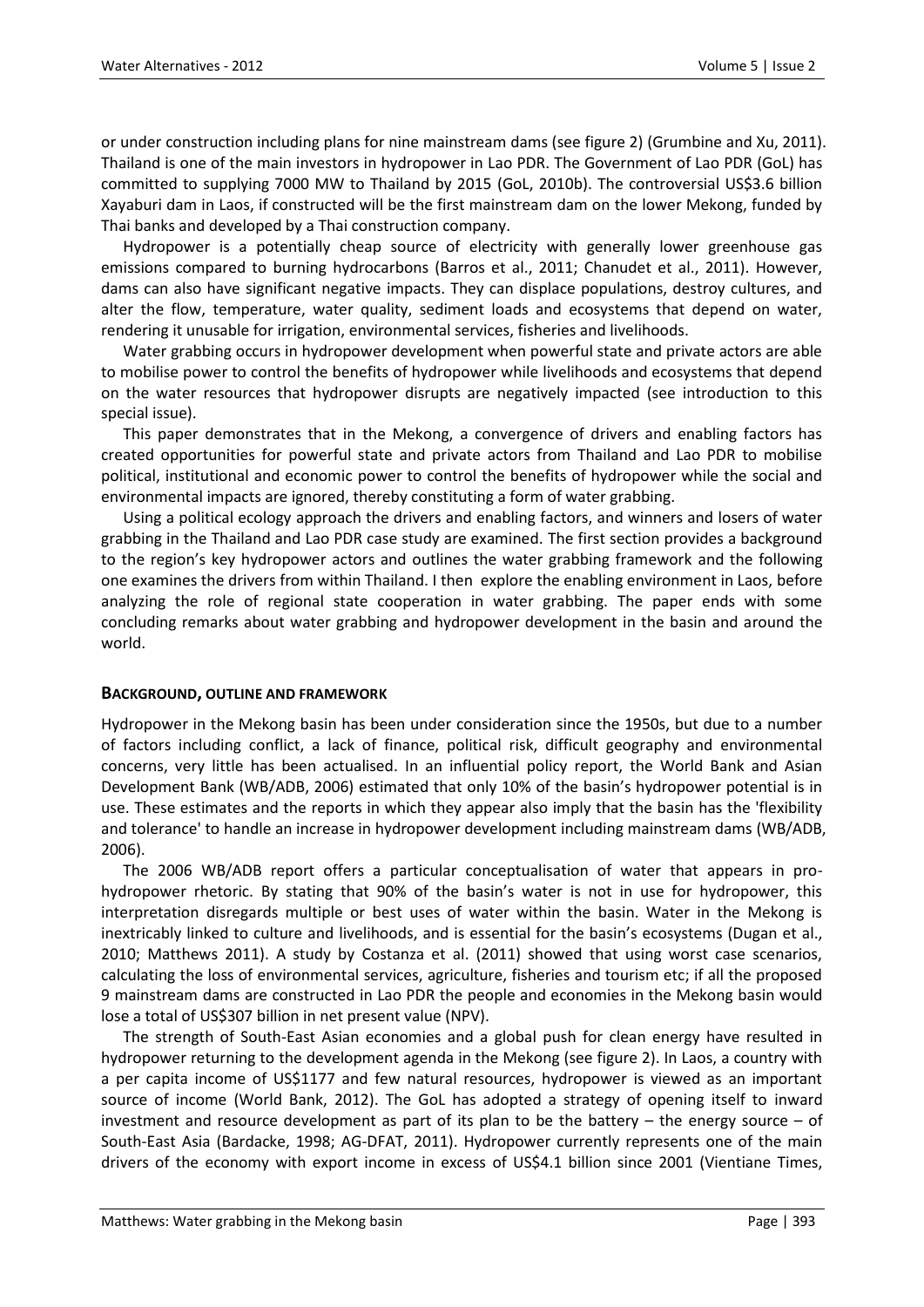2010). If all the purposed mainstream dams in Lao PDR are constructed they would generate an estimated US\$25 billion in foreign direct investment and 70% of electricity export revenues, or US\$2.6 billion a year (Stone, 2011). There are currently 11 dams in operation with a total capacity of 1914 MW, a further 7 projects under construction and 66 in the planning or feasibility stage including 9 mainstream dams as of 2010 (GoL, 2010a; figure 2).

Although these numbers are impressive in terms of their potential benefits, what concerns conservationists and groups dependent on natural resources is the rapid pace of construction and lack of consideration of social and environmental impacts. Hirsch (2004), Lebel et al. (2005) and Molle et al. (2009) have all been critical of hydropower development in the basin arguing that without proper planning and consideration of social, engineering and environmental costs hydropower will be devastating for local people and the environment. Critics of the development have demonstrated how many dams are built with inadequate impact assessments, incorrect hydrological assessments, unsafe engineering, insufficient compensation and support for relocated people, and little or no consideration of their effect on the fisheries, biodiversity and livelihoods in the region (Molle et al., 2009; Foran et al.; 2010a). In the Mekong basin, wild fisheries, which account for 47-80% of total animal protein intake, are at risk from hydropower (Hortle, 2007). Dams constructed on the Mekong tributaries and the mainstream threaten to greatly disrupt this source of animal protein and the biodiversity of the river because 40-70% of fish in the basin are migratory (Barlow et al., 2008; Baran and Myschowoda, 2008).

Political ecology has been employed as a useful approach in critically analysing Mekong Basin Development (Bakker, 1999; Sneddon and Fox, 2006). Political ecology throws light on the relationships between politics, power, livelihoods and environmental change in a basin where the majority of the population is dependent on natural resources. Sneddon and Fox (2006) demonstrate that in the Mekong, as in many areas of the world, water is a resource that is managed by powerful actors. They remind us that cooperation in river basins can lead to the degradation of natural resources, thereby adversely affecting the people who depend on them.

Profits, or benefits from hydropower in the Mekong, come in a variety of forms. They materialise as construction contracts, timber profits, electricity sales, increased share prices, power and corruption. The construction of large-scale dams also provides a means for large-scale construction bureaucracies to export expertise, technology and biases to less-developed states. Water grabbing is defined here to occur when the benefits from hydropower are controlled by powerful actors from Thailand and Laos. In this case study, these powerful actors are the ones who stand to benefit or win from water grabbing opportunities, while the negative consequences, including environmental and livelihood impacts are borne by vulnerable groups, the ones who stand to lose.

The political ecology analysis of the winners and losers of water grabbing in Lao PDR demonstrates that, in Lao PDR, hydropower dams are being pushed forward by the increased involvement of powerful private and state-backed actors from Thailand and Lao PDR seeking both profit and power, while the negative impacts of these dams are often ignored. Dams are being constructed that neglect long-term water resources planning and forgo their potential multi-use benefits (such as irrigation and reservoirs that support fisheries and tourism) thereby locking up sites for 30-50 years that are singularly focused on electricity production. The analysis in this paper demonstrates how a confluence of political, economic and institutional structures between Thailand and Lao PDR combine with a lack of cooperation over water resources management in the region to enable water grabbing. Analysing Thailand's hydropower development within the water grabbing frame provides an alternative perspective to the political rhetoric from the region that "Thailand is helping its neighbour make the best use of its resources" (World Bank, 2007). Figure 1 outlines these forces and the winners, losers, and enabling factors of this water grabbing case.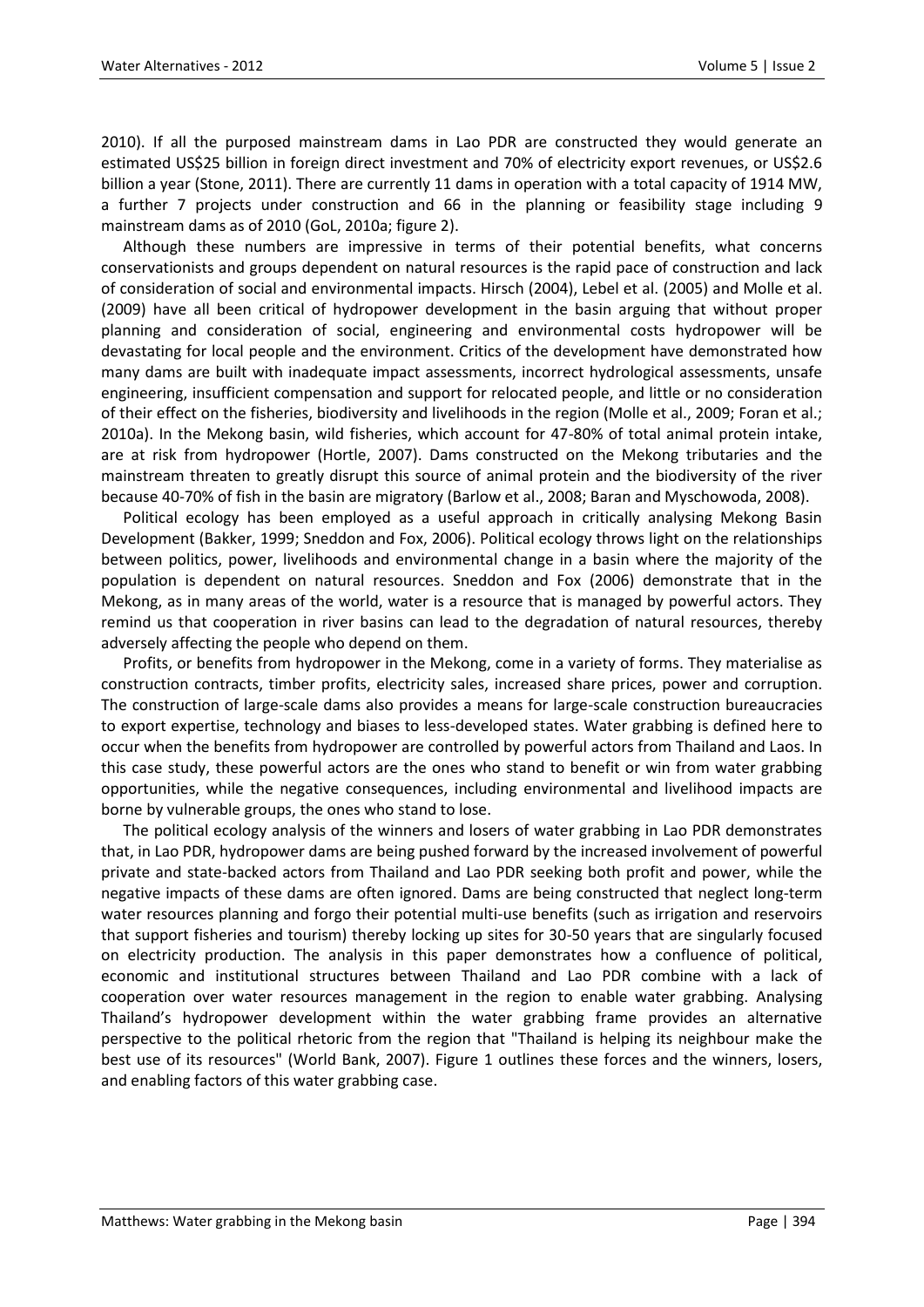Figure 1. A summary of the powerful actors and enabling factors that combine to create water grabbing opportunities between Thailand and Lao PDR, and the losers of the water grabbing.



In figure 1, the spheres of water-grabbing actors in Lao PDR and Thailand are those who drive water grabbing opportunities through power and profit seeking. These powerful actors stand to benefit or win from water grabbing, either through increased power or economic gains. The enabling factors include the political, institutional and economic conditions within Lao PDR and regionally that allow powerful actors to control the benefits of hydropower development. Water grabbing opportunities are created when the mobilisation of powerful actors combines with the enabling factors allowing the benefits of hydropower to be controlled. The actors under threat from water grabbing, or those who stand to lose,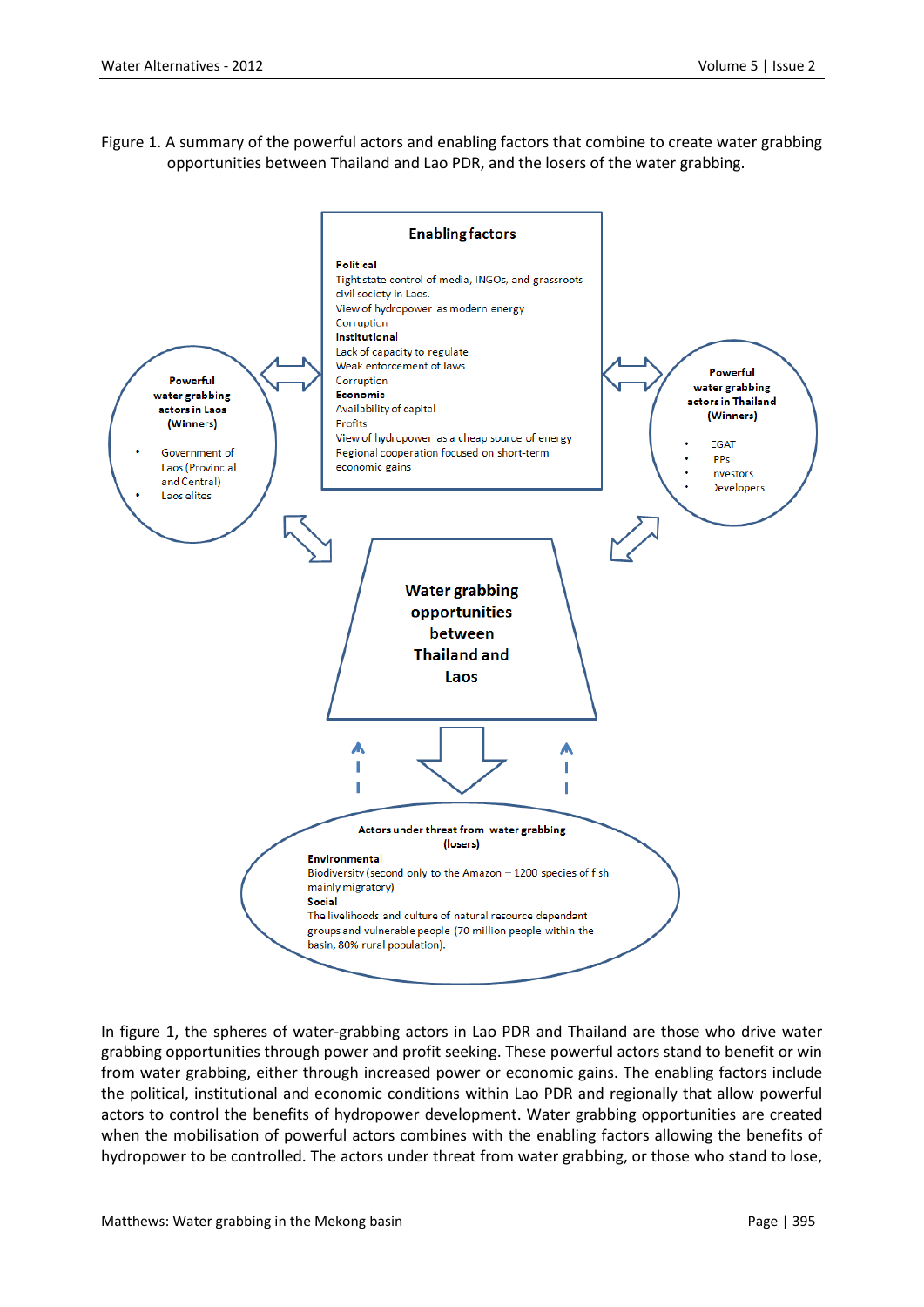are impacted by the social and environmental costs of this water grabbing, as outlined by the large arrow, but the segmented arrows show they have limited influence over it because of the combination of the enabling factors and powerful actors is too great.

Within Thailand there are a number of powerful actors that are driving the water grabbing phenomenon. The state-owned Electricity Generating Authority of Thailand (EGAT) is involved in the funding of dams and is the primary purchaser and sole distributor of electricity within the country. The following analysis shows that EGAT, entrenched in Thai politics, has an organisational structure that favours investment over alternative, politically challenging options such as energy savings. Independent power producers within Thailand and the growing interest of the Thai private sector, both investors and construction companies, in the potential profits from hydropower development are also powerful actors pushing forward hydropower development for profits. Ch. Karnchang Public Company, the Thai construction company that is the main developer of the Xayaburi mainstream dam, announced that construction of the dam will generate 30% of the company's total revenue in 2012 (Bangkok Post, 2012).

The drivers from Thailand converge with a political, institutional and economic environment in Lao PDR that enables water grabbing. In Lao PDR, water grabbing is enabled by a lack of capacity to regulate development, weak enforcement of laws, existence of corruption, the view of hydropower as a clean and modern energy and a tightly controlled state. This enabling environment in Lao PDR restricts international NGOs, civil society and freedom of information thereby inhibiting transparency and offering opportunities for social and environmental impacts to be ignored. Powerful actors in the country are enticed by the potential wealth that hydropower offers both to the economy and to private interests (Simpson, 2007; Grumbine et al., 2012).

Regional and domestic civil society also plays a role in water grabbing. Civil society is a diverse group of actors with multiple and sometimes conflicting agendas. For the purpose of this paper, civil society is examined for its influence or lack thereof in water management and more specifically hydropower. In Thailand, civil society has limited the power and reach of the state and policy agendas, halting the construction of domestic dams in the Mekong basin (Sneddon and Fox, 2007). Regionally, civil societies from Thailand, Cambodia and Vietnam have joined together to oppose the construction of mainstream dams (SMH, 2011). However, in Lao PDR the role of civil society has been less influential. Grassroots civil society is prohibited, and international civil society is only permitted to operate within limits imposed by the government.

Finally, the backdrop of regional cooperation that is focused on short-term economic gains as opposed to long-term shared water resources management of the basin has influenced water grabbing opportunities (Jetschke and Rüland, 2009; Sneddon and Fox, 2012). A lack of meaningful cooperation over the management of the region's water resources, both between states and within the regional basin organisation, the Mekong River Commission enables this grabbing. States are pressing forward with hydropower agendas that serve state and private agendas in their respective countries. The Mekong River Commission (MRC) also appears to have limited effectiveness in managing hydropower development due to the dominance of regional politics, with dams being built or proposed across the basin in an unplanned fashion (see figure 2).

### **DRIVERS FROM WITHIN THAILAND**

Thailand is an upper middle income country with the highest per capita income in the Mekong basin (World Bank, 2011). Thailand plays a pivotal role in South-East Asian (South-East Asian) regional trade, with a 17% share in commercial services, a 20% share in imports and a 15% share of regional exports (UNESCAP, 2012). Electricity demand in Thailand has risen approximately 7% a year as a result of the country's economic growth (Wisuttisak, 2012b). The industrial and commercial sectors are the biggest consumers of electricity in Thailand consuming 42.4% and 35.56%, respectively, predominately in urban areas (Teansri et al., 2012).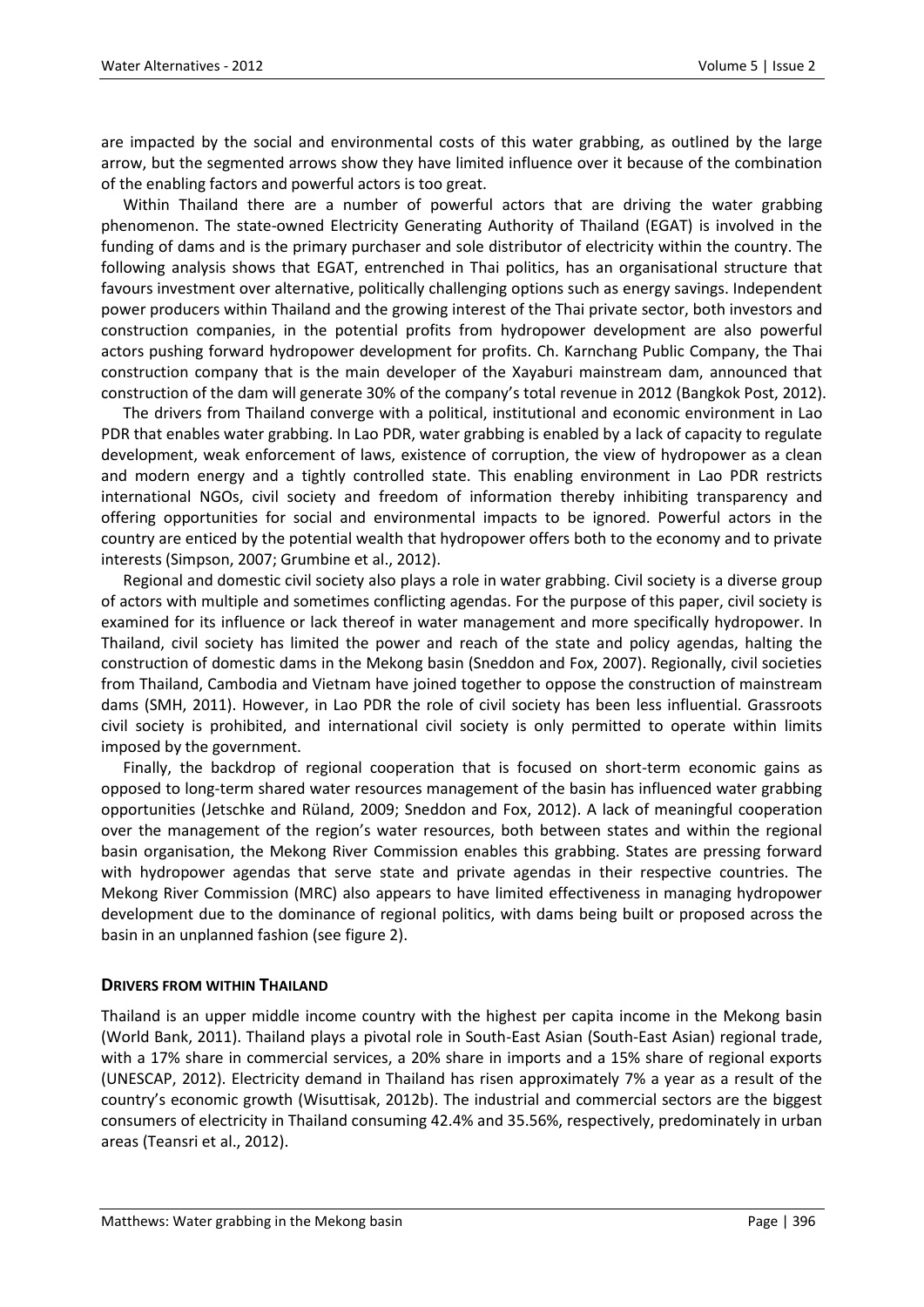Figure 2. Operational, under construction and proposed hydropower dams on the Mekong basin (CPWF, 2010).



In Thailand, powerful state and private companies are driving hydropower development in Lao PDR to control the benefits of these projects. The Thai state, acting through the state-owned EGAT, has a monopoly over electricity generation and distribution within the country, and actively invests in hydropower and natural gas projects in its neighbouring countries of Lao PDR and Burma (Wisuttisak, 2012a). Despite attempts at reform and liberalisation the Thai energy sector has weak domestic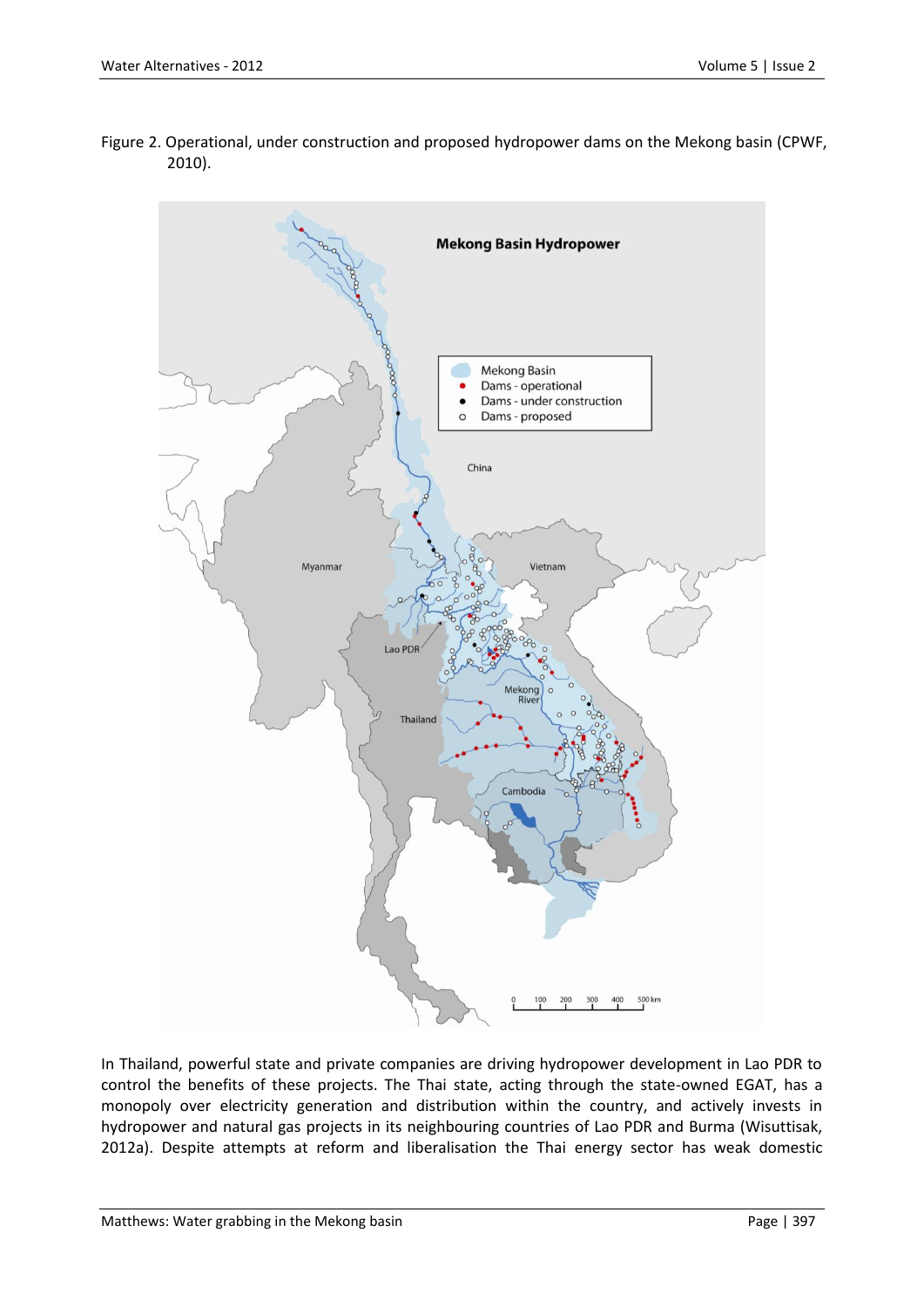competition laws, a lack of institutional independence and weak regulation, which have allowed EGAT to wield considerable power and influence over state and private energy investments (Wisuttisak, 2012a).

EGAT's hydropower investments and the structure of the Thai energy sector have also created numerous opportunities for private sector actors in Thailand. A growing number of Thai banks, construction companies, and independent power producers are investing or constructing hydropower projects with EGAT (Middleton et al., 2009).

In Thailand, unlike in Lao PDR, civil society has also played an important role in regulating state investments in energy. From 1960 to 1990, Thai state energy policies focused on domestic hydropower projects (Hirsch, 1995). However, with the strong civil society opposition to the Pak Mun and Rasi Salai dams in the 1990s, domestic hydropower projects ceased. With hydropower a politically sensitive issue in Thailand, EGAT was forced to look to its neighbouring countries where hydropower could be constructed with few constraints (Hirsch, 1995).

EGATs dual role as both supplier and distributor of electricity means that it has a vested interest in high energy demand, which ultimately drives hydropower development. This vested interest has resulted in, among other issues, unreliable energy projections. From 1992 to 2007, EGAT's Power Development Plan over-projected demand 12 times in a row (Greacen and Palettu, 2007). EGAT's energy demand calculations are planned by taking the peak load energy demands and adding 15%. This over-projection of demand can be utilised by EGAT as justification for the need for increased hydropower dam construction.

Another key issue within the Thai energy sector that ultimately drives hydropower development in Lao PDR is in EGAT's profit structure. EGAT's profits are currently capped at 8.4%. To raise the value of the company beyond this cap it must increase its Return on Invested Capital (ROIC) (ibid). ROIC is the return a company earns on the money invested in itself. This model may be effective in certain cases, but a lack of regulation in the Thai energy sector enables EGAT to invest in expensive energy projects, where it can benefit from the purchase, distribution and sales of electricity, thereby increasing the profit it generates. Expensive investments such as hydropower are justified by the inflated projected energy demands and in the growing Thai economy, where finance is increasingly available and there are many potential investors.

Cheap power for consumers and industry is important for the success of political parties. In Thailand, electric power has been at the centre of national politics for the last three decades and continues to play a prominent role. Over the past 30 years, Thailand's electricity demand has grown by 3-7% (Jarvis, 2010). Much of this growth has been spurred by government policies to scale up investments in the industrial sector and by the growing consumption of electronic goods by increasingly affluent households. Thailand currently relies on natural gas to supply 70% of its electricity demand (EPPO, 2007). With approximately 30 years of supply left, hydropower is increasingly slated to take up this demand and provide a clean source of renewable energy.

Since 1969, the state-owned enterprise responsible for all electricity transmission and the majority of electricity production in Thailand has been EGAT. EGAT has strived to remain the top player in the Thai energy sector keeping its dominant bureaucratic control despite decades of political challenges and privatisation reform.

In the 1970s and 1980s, EGAT, struggling under massive costs and burgeoning debt, went through a series of reforms as part of International Monetary Fund (IMF) and World Bank conditional structural adjustment loans. These reforms called for the privatisation of EGAT and the introduction of privately operated independent power producers (IPPs) (Wisuttisak, 2012b).

These initial reforms resulted in very little real change in the power structure within the Thai energy sector. EGAT entrenched its position by purchasing significant interests in many of the emerging IPPs. EGAT currently owns a 45% share in Ratchaburi Electricity Generating Holding Public Company Limited (RATCH) and a 25.5% share in Electricity Generating Public Company Limited (EGCO) the country's two largest IPPs (EGAT, 2009). Furthermore, many IPP board members were former EGAT employees. The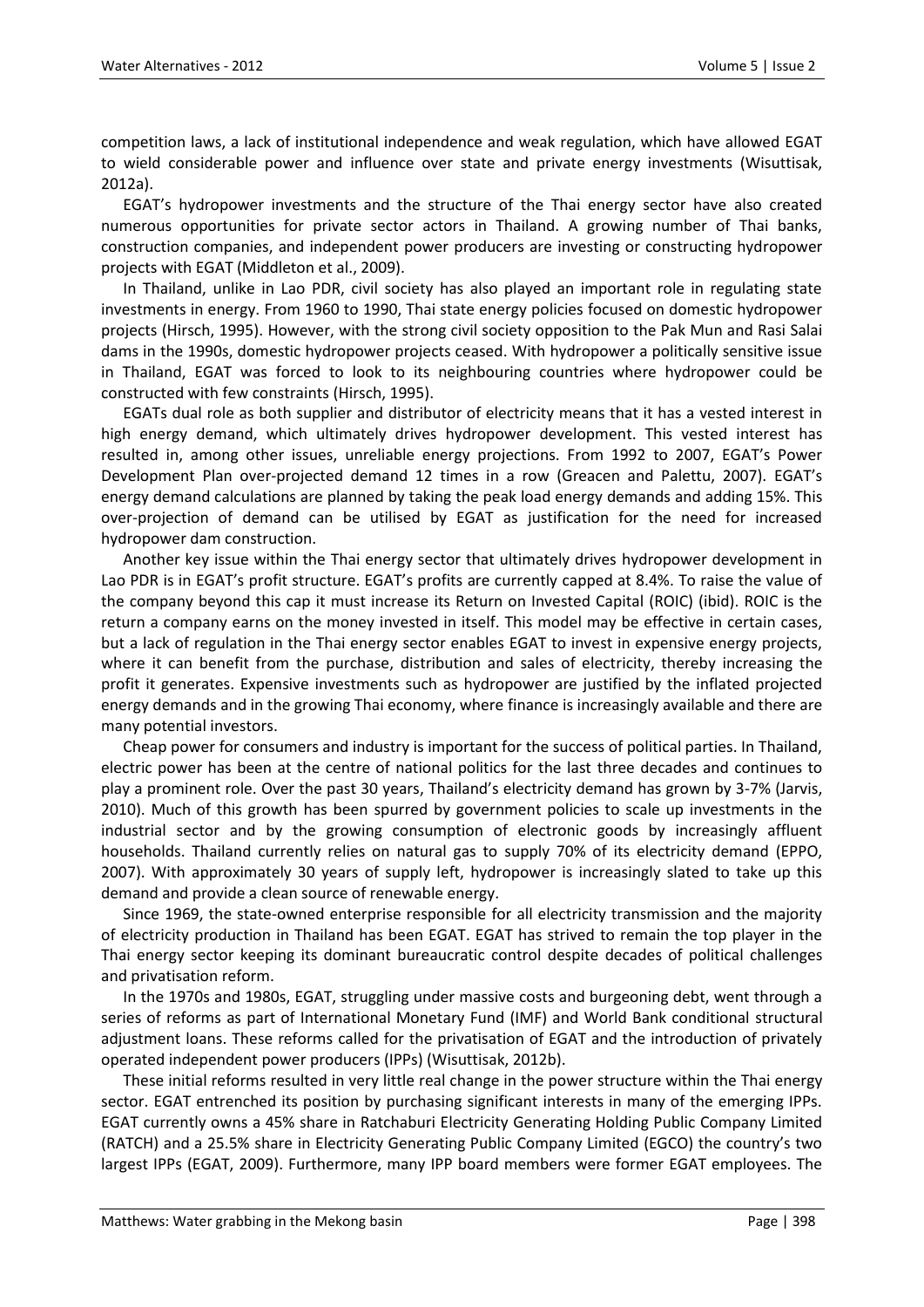IPP model in Thailand exists in name, but not in practice. In reality, these powerful actors, EGAT and the IPPs, are closer to a public private partnership with the Thai state wielding considerable influence (Wisuttisak, 2012b).

Initiated by the Asian financial crisis of 1997, the IMF, as part of the bailout package for the country, once again called for major reforms to the Thai electricity sector including regulation and a stronger move towards privatisation. These reforms were met with staunch resistance by EGAT and much of the Thai population. Consumers feared increasing prices, unionists feared job losses and nationalists feared foreign ownership. The unpopularity of these reforms and the state of the economy paved the way for political change. With the election of populist Prime Minister Thaksin Shinawatra, privatisation reforms were halted and EGAT became a 'national champion', a protected state-owned company, and regained the full political backing it had once enjoyed, further solidifying its position on top of the energy sector (Chirarattananon and Nirukkanaporn, 2006; Wattana et al., 2008).

Calls for electricity sector reform were once again at the top of the political agenda after a 2006 military coup overthrew Prime Minister Thaksin Shinawatra. EGAT lost its status as a national champion and it appeared that regulation and increased privatisation were inevitable (Wisuttisak, 2012a). In 2007, the Energy Industry Act was implemented and established the Energy Regulatory Commission (ERC) (ibid). The ERC's mandate was to independently regulate the energy sector and provide a check to EGATs dominance. In reality, little has changed since 2007 in part due to political instability in the country and the institutional entrenchment of EGAT holding the reins of power for over 30 years (Wattana et al., 2008; Wisuttisak, 2012a, 2012b). With the 2011 election of populist Prime Minister Yinluck Shinawatra (Thaksin's sister) EGAT may continue to control the country's energy development for the foreseeable future.

The introduction of the IPP model and EGAT's position as generator, purchaser and supplier of electricity in the region has the potential to influence the number of hydropower dams being constructed and the way they are constructed. EGAT faces a conflict of interest in that it desires lowcost electricity, but also aims to bolster the profits of the IPPs. As EGAT has interests in the IPPs, it can encourage them to use their capital as its own development arm. Many of the IPPs in Thailand are signalling their desire for acquisitions abroad in South-East Asia (Wood, 2010). These investments increase their influence and boost their share prices thereby increasing EGAT's profits. By maintaining its monopoly on electricity supply, EGAT ensures that consumers do not have the choice to buy electricity from other suppliers who may have green credentials (Wisuttisak, 2012b). The current structure of EGAT results in price regulation that favours EGAT at the expense of Thai consumers (Wisuttisak, 2012b).

As outlined above, the IPPs and EGAT are focused on the provision of cheap electricity and the construction of dams to increase profits. This focus on dams that provide electricity can lead to the construction of hydropower dams that are optimised for the singular purpose of power generation instead of incorporating multi-use benefits. Hydropower dams can be constructed to integrate a number of non-electricity benefits including irrigation, sedimentation transfers, and reservoirs that provide habitats for fish and can be used as man-made lakes. However, powerful state and private actors in the Thai energy sector encourage hydropower that is built rapidly and solely focused on power generation for Thailand. This can result in the potential benefits of dams being foregone. Optimisation for power alone in hydropower locks up the site engineering-wise for 30-50 years into a single development path and prevents the water being used for higher-value activities in the future. Postconstruction modifications of the hydro to allow irrigation are generally considered infeasible.

Regional investors are enticed by the high potential returns to investment in hydropower projects. As will be shown in this analysis, returns are made higher by an enabling environment in Lao PDR that allows developers to maximise profits to the detriment of the majority of the Lao PDR population and the environment. Private investors are also more attractive to developers as their investments do not come with the social and environmental guidelines that regulate World Bank and the Asian Development Bank investments (Shankleman, 2009; Grumbine et al., 2012).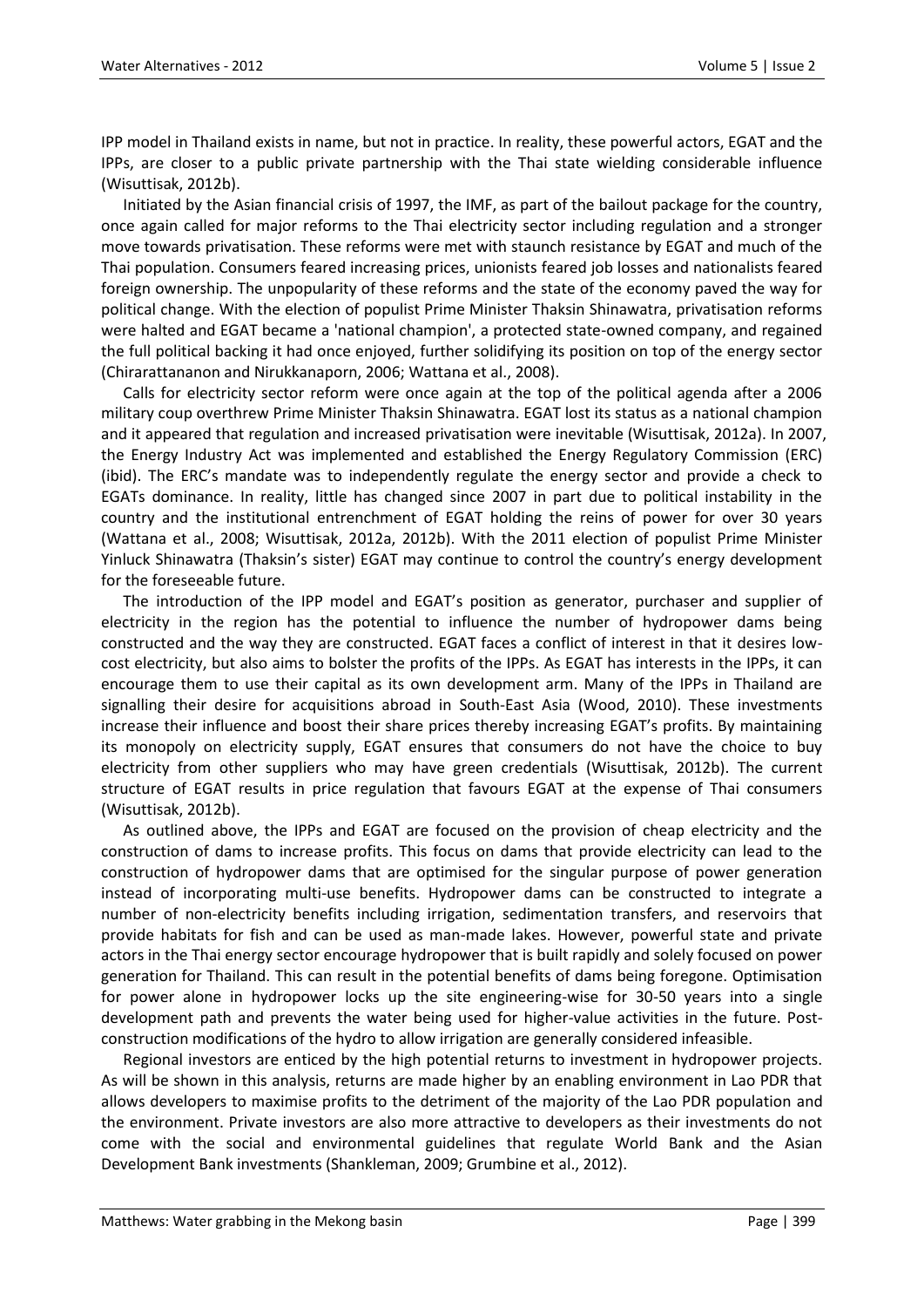The structure of the Thai energy sector, EGAT's entrenched political power, and potential profits that incentivise EGAT and the private sector to build hydropower dams and explore cheap electricity options have contributed to Memoranda of Understanding (MOUs) on power purchase being signed with Lao PDR for 7000 MW by 2015 with the majority of this supply coming from hydropower. Currently, approximately 1450 MW is being supplied (Foran et al., 2010b; Cruz-del Rosario, 2011).

Thai civil society has played a role in shaping energy policy within and outside the country. It has strongly opposed hydropower construction in Thailand and mainstream dam construction in Lao PDR. According to the Thai Energy Policy and Planning Office (EPPO), existing potential for hydropower in Thailand is 15,155 MW with only 3438 MW of installed capacity (EPPO, 2010 cited in Sawangphol and Pharino, 2011). Despite this latent hydropower potential there is a noticeable lack of inward investment in Thailand. Domestic hydropower in Thailand became a contentious political issue during the 1990s with the development of the Pak Mun and Rasi Salai dams and the subsequent popular uprising of the Assembly of the Poor (Missingham, 2003). The unpopularity of hydropower in Thailand amongst Thai civil society has resulted in no further large-scale hydropower projects being constructed in the country. Thai civil society has been vocal in ensuring that Thailand's energy policies do not adversely impact on Thai natural resources and local people (Sukkumnoed et al., 2006; Foran, 2006). This has resulted in EGAT and private investors looking to its neighbours, Lao PDR and Burma for hydropower investments.

Thai civil society has also been vocal against hydropower dams along the Mekong mainstream. In 2011, over 39 Thai, Cambodian, and Vietnamese NGOs with international counterparts joined a regional campaign against the construction of the Xayaburi dam (STM, 2011). Thai NGOs have been consistently vocal against mainstream dam development and hydropower in their backyard; however, they have little influence on how neighbouring countries develop hydropower deep within their borders.

Despite drivers from within Thailand to build hydropower in neighbouring countries, the issue of security still remains. If Thailand is relying on neighbouring countries for electricity this would appear to compromise the nation's energy security (Baumann, 2008). It is easy to cut a transmission line but rather difficult to move a dam. Relying on Lao PDR for electricity is a potential security risk for Thailand, but the reality is that it has left itself with few options in terms of the development trajectory it has chosen. With a dwindling natural gas supply, the Thai energy sector is centrally controlled, poorly regulated and finds profits in expansion instead of energy savings (Wattana and Sharma, 2011). In addition, Thailand has a long history of trade with Lao PDR. Relations with Burma are less well established. It has been importing power from Lao PDR for 40 years and the GoL is judged to be relatively stable (Foran et al., 2010b). However, incentives from within Thailand alone do not result in dams and water grabbing; there needs to be favourable conditions to allow investment and construction to occur.

### **THE ENABLING ENVIRONMENT IN LAO PDR**

Water grabbing opportunities manifest when an enabling environment allows powerful actors to monopolise the benefits of hydropower while the environmental and social costs are neglected.

As noted above, Lao PDR opened its doors to hydropower investment in 1991. The World Bank, ADB, United Nations Development Programme (UNDP) and bilateral Western donors encouraged Lao PDR to develop its large hydropower potential through private-sector investment (Middleton et al., 2009). The billions of dollars in potential revenue from hydropower have the possibility to provide a vital source of income to Lao PDR and bring many positive benefits. Although the Government of Lao PDR has welcomed private investment, there are serious questions as to whether it has the capacity and willingness to properly respond to its neighbours' demands for hydropower.

Lao PDR, a one party communist state, is one of the world's most highly controlled countries. Despite high growth rates in recent years of 7-8%, the country has poorly developed infrastructure and 27.6% of the population remains below the poverty line (World Bank, 2012). In terms of hydropower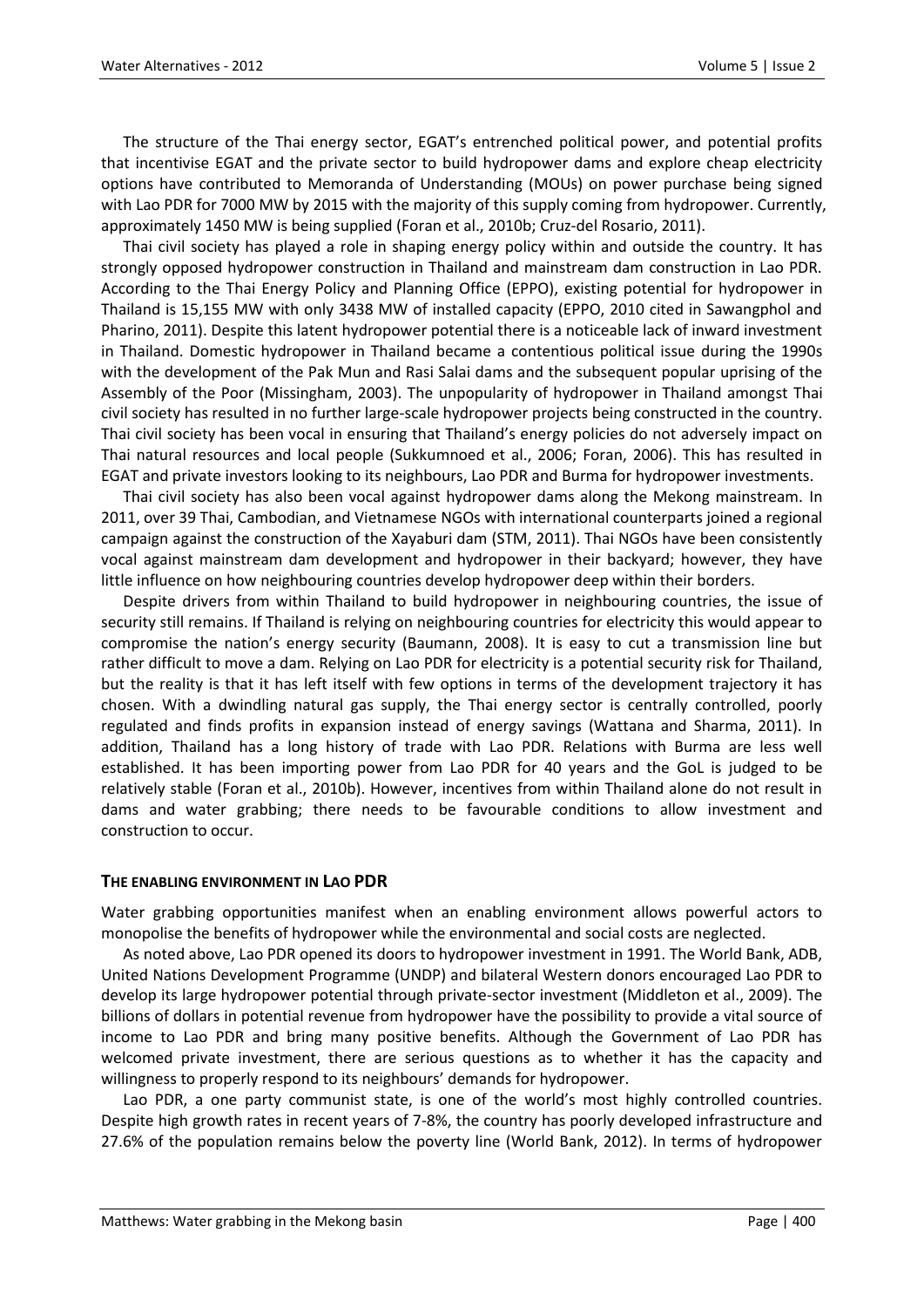development, a number of political, institutional and economic factors give Lao PDR a competitive advantage for powerful actors looking to capitalise on water grabbing opportunities.

Lao PDR has strong policies in place to regulate hydropower development. These include the Environmental Protection Law (1999), the Water and Water Resources Law (1996), the Electricity Law (1997), and the Forestry Law (1996), which all require EIAs to be completed for all development projects that will potentially impact the environment. The EIA Decree (2010) specifies the components and process of an EIA and requires all investment projects in Lao PDR to undertake an EIA (Campbell, 2011). Despite these policies a number of issues remain with EIAs in Lao PDR.

Challenges in the impact assessment process in Lao PDR lie not in regulation, but in the inconsistent implementation and enforcement of existing laws and EIA implementations coupled with the existence of corruption and the closed nature of the state. EIAs in Lao PDR are mandated by law; however, there appears to be a lack of capacity from the government to monitor their implementation and to properly review the large number of EIAs that have resulted from increased investment (Foran et al., 2010a). In 2008, The Lao Department of Environmental and Social Impact Assessment (DESIA) was established within the Water Resource and Environment Administration (WREA). DESIA is supported by the World Bank, and is responsible for reviewing EIAs in Lao PDR; however, the organisation has only recently expanded its staff to meet the current demand and has little influence amongst government decision makers (Campbell, 2011). The majority of the approximately 80 individuals who now work in the department are fresh graduates with little experience. There is a lack of cooperation between central and local authorities in the project approval process, with many investment projects starting construction before obtaining permission or completing an EIA (Foran et al., 2010a). Despite efforts to improve laws, regulations, policies and strategies, deliberative governance and comprehensive impact assessments are still uncommon (Johnston, 2008; Foran et al., 2010a; Grumbine and Xu 2011

In Lao PDR, the Xayaburi dam, if completed, will be the first mainstream dam on the lower Mekong. This dam will produce 1,260 MW of electricity of which 95% is slated to be exported to Thailand. The dam is expected to displace 2130 people (ICEM, 2010). Inherent problems with EIAs in Lao PDR are demonstrated in the Xayaburi case. The government approved the initial Xayaburi dam EIA, but after it was publically released, it demonstrated a complete lack of understanding of the potential impact of the Mekong's first mainstream dam on fisheries, livelihoods, agriculture and biodiversity (Lanza, 2011). The Prior Consultation and Agreement (PNPCA) process by the MRC provided a discussion platform to highlight many of the concerns from Cambodia, Vietnam and NGOs. These concerns included the fact that the EIA only looked at impacts 10 kilometres downstream, had no baselines studies and had a public consultation process that only encompassed 8% of the people to be directly impacted by the project (Lanza, 2011; Stone, 2011).

The Houay Ho dam, completed in 1998 (150 MW of which 95% is exported to Thailand) is another example of the problems inherent in the EIA process in Lao PDR. Houay Ho's EIA was completed 2 years after construction (Khamin, 2008). As quoted in Khamin (2008) an observer from the former Ministry of Industry and Handicrafts, GoL, stated, "[i]t had a bad smell. We never got to see any studies for the project. I don't think any were done". In 2001, the ADB sent Electrowatt-PA Consulting to the Houay Ho site to complete an assessment of the resettlement. The report stated that "[i]mprovement in the implementation of resettlement programs for IPP [independent power producer] projects is required – a significant part of the agreed basic requirements of relocates from the Houay Ho and Xe Pian Xe Namnoi sites have still not been met" (ADB, 2003). The report also highlighted a number of problems with the resettlement, including poor water quality and quantity, insufficient land for livestock grazing, poorly equipped schools and clinics (ADB, 2003). The dam, which displaced approximately 4000 people, has yet to provide compensation to affected villagers (Delang and Toro, 2011). The profits from construction costs appear to have taken precedence over engineering, social and environmental concerns.

Nam Mang 3 (50 MW of which 95% is exported to Thailand) was also built without an EIA (Mainusch et al., 2009). The dam was constructed based on a pre-feasibility drawing without proper engineering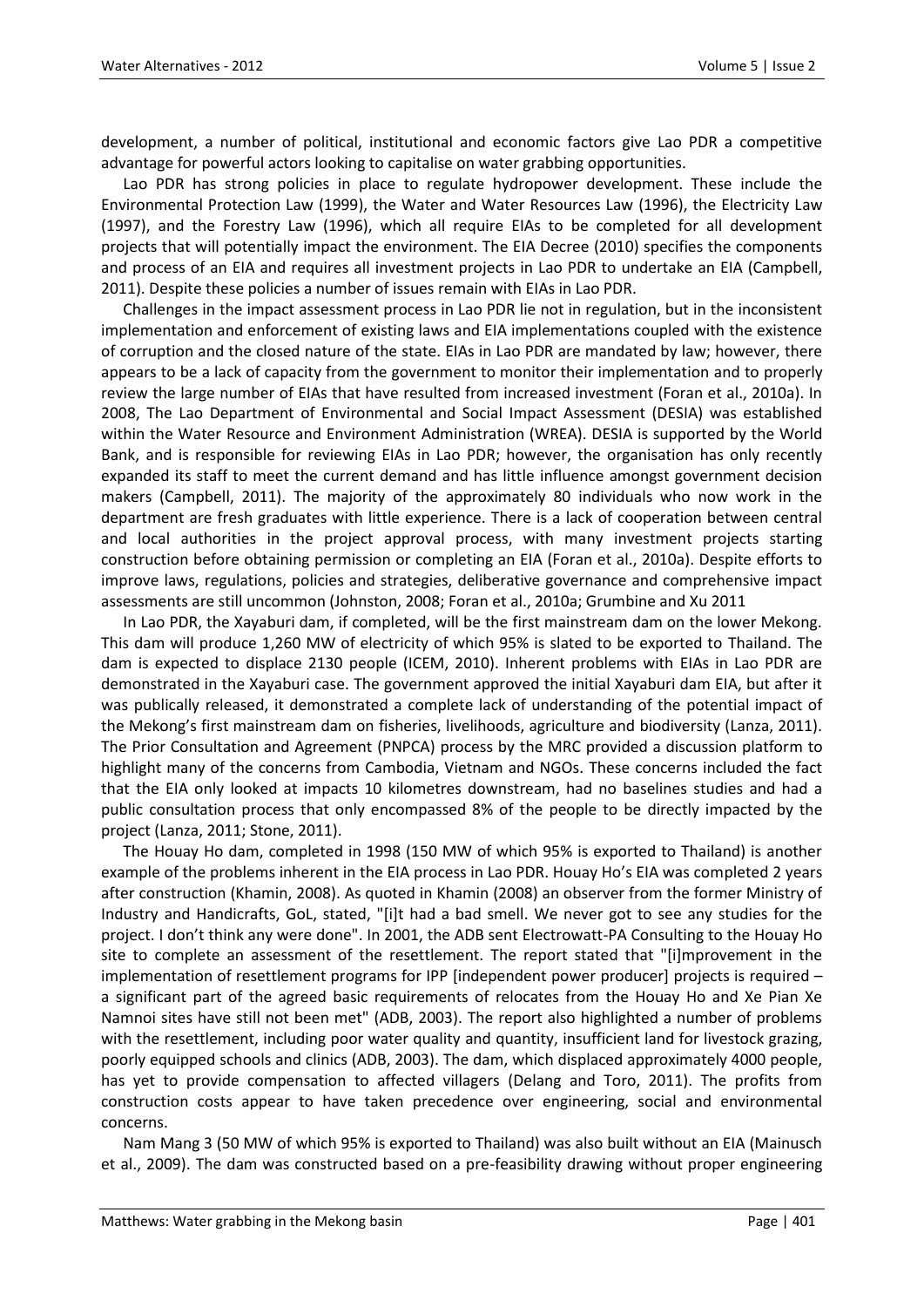design (RMR, 2002). The EIA for the dam, which was completed after construction, estimated that 2745 people would be affected and mitigation costs would reach US\$6.6 million placing serious questions on the financial viability of the dam (RMR, 2002). As stated in RMR's (2002) consulting report "[t]here is no doubt that Electricité du Laos (EdL)'s capacity to manage the Project's social and environmental impacts, and GoL's capacity to monitor and enforce national environmental regulations need to be much expanded". No information on the construction of the dam was provided to affected villagers. This resulted in 40 armed villagers marching to the project site demanding information on compensation and relocation (International Rivers, 2003). This remains one of the few instances when villagers protested against a hydropower dam in Lao PDR.

EIAs in Lao PDR have many other issues. Few EIAs have been publicly released despite this being a requirement under the Environmental Protection Law (1999). Without releasing EIA documents for hydropower dams the public is unable to properly engage in the process. The value of public participation in EIAs has been well documented (see Kersten, 2009; O'Faircheaallaigh, 2010). Yet, issues of participation still exist in Lao PDR. The Nam Theun 2 (1070 MW of which 95% is exported to Thailand), considered a World Bank flagship development, has been highly criticised by Sing (2009) for its lack of meaningful participation. Sing (2009) also found that villagers were reluctant to speak out against the project for fear of government backlash. Johnston (2008) found that EIAs in Lao PDR do not properly assess the impact of projects on fisheries and that existing data are not being effectively used while, Foran et al. (2010a) found that the environmental and social impact assessments are affected by corruption and lack of both transparency and quality control, stating that "hydropower concessions appear to be assigned to concessionaries on an ad hoc basis by GoL officials, rather than on a competitive or merit process".

The varied challenges facing impact assessments including lack of capacity to regulate, implement and monitor as well as issues of transparency and corruption in Lao PDR provide further opportunities for powerful actors to downplay social and environmental costs and create water grabbing opportunities.

Corruption, although difficult to detect, has been studied as a major issue in Lao PDR (Stuart-Fox, 2006, 2011; Linter, 2008). Lao PDR was ranked 154th out of 183 countries in the Index of Transparency International's (2011) Corruption Perceptions, suggesting it is one of the most corrupt countries on earth. As Stuart-Fox (2011) states "[c]orruption is the ogre in the woodpile of Lao politics. It extends throughout the bureaucracy and the police and security forces". Despite anti-corruption laws in the country, no senior official has ever been indicted (ibid). One explanation for the 2011 resignation of Prime Minister Bouasone Bouphavanh is attributed to his attempt to tackle corruption in the country (ibid). If this is true, it serves as an acute example of the grip that corruption has taken on the country.

Few studies have been conducted on corruption in Mekong hydropower development. However, with high levels of corruption existing in Lao PDR and hydropower representing multimillion and occasionally multibillion dollar projects, opportunities for powerful actors to engage in corrupt practices are abundant. Corruption could appear in a variety of forms throughout the hydropower development process. It could emerge in loans, inflated construction contracts, in direct cash payments for project approval or nepotism. The analysis of energy security in South-East Asia by Simpson (2007) shows that powerful actors from Thailand's energy sector use the corruption and tight state control in Lao PDR as a conduit to externalise the environmental and social costs of energy production. Foran et al. (2010a) found that in hydropower decisions in Lao PDR can be guided by profit without transparency, participation or planning. This author's research into levels of corruption in hydropower development through interviews with consultants, NGOs, industry representatives and academics, place figures of between 5-20% of hydropower costs, depending on the size of the project, paid in corruption money. The Xayaburi dam is estimated to cost US\$3.8 billion (Stone, 2011). Taking a conservative estimate of 5% of construction costs going to corruption money this dam would add US\$190 million in personal wealth to powerful actors across the region. Despite the difficulties in gaining direct evidence of corruption, the potentially huge personal gains for powerful actors at decision-making levels make it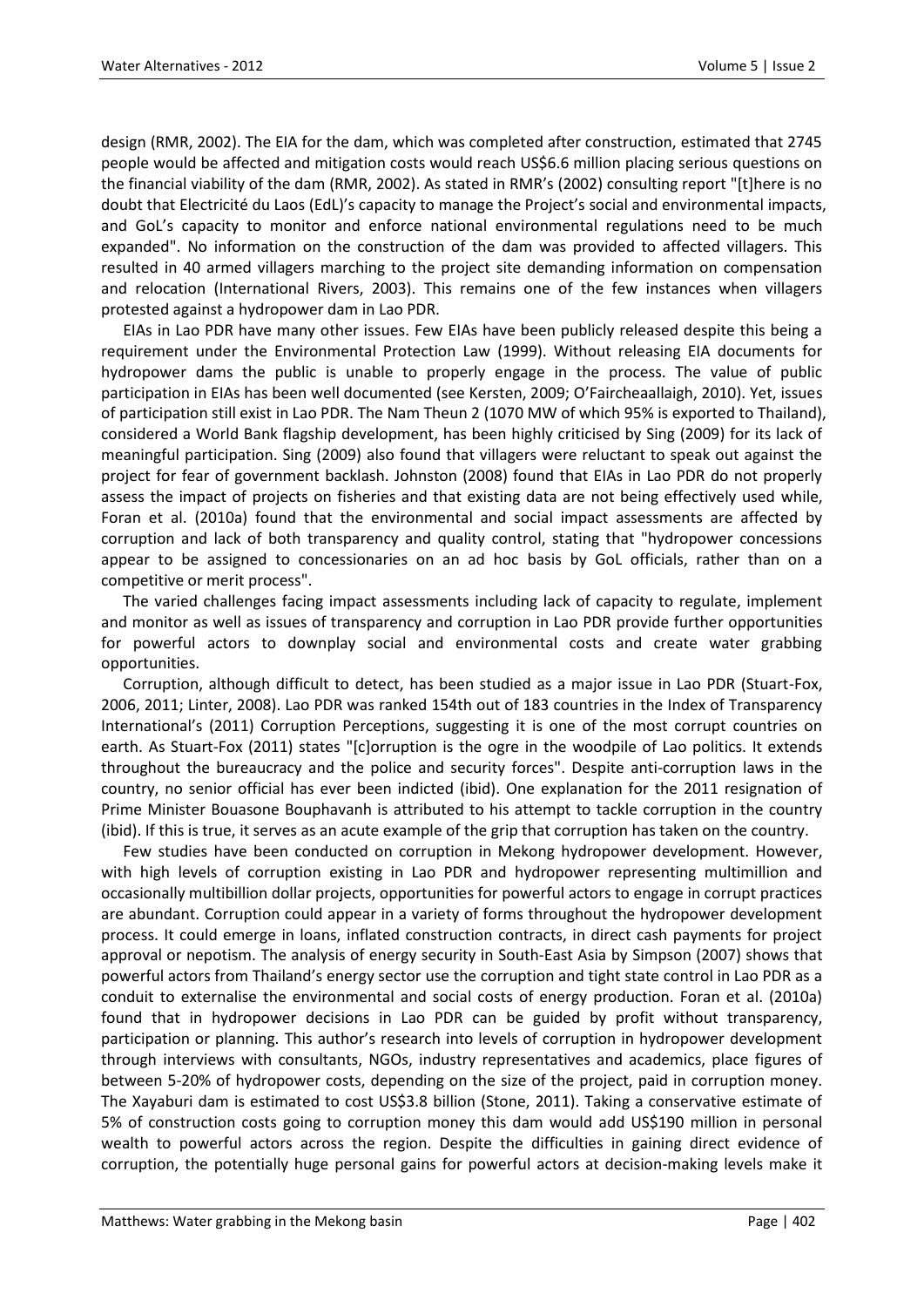possible to understand how environmental and social concerns, engineering safety and overall resource basin planning can be de-prioritised.

The existence of corruption and abuse of power are further exacerbated by a lack of transparency. Lao PDR is a tightly controlled authoritarian regime with almost no transparency in official affairs. In the 2011 Economic Freedom World Ranking Lao PDR was placed 141st out of 179 countries. This ranking examines 10 benchmarks that include, freedom from corruption, government spending and property rights. The ranking of Lao PDR provides an indication of the opportunities that exist for powerful actors to use money and influence to push projects forward while ignoring potential impacts. This lack of transparency is also found in the state-controlled press, which limits what information is reaching the Lao PDR population. Hydropower decision-making in Laos rests in the hands of powerful state actors with little or no accountability. These factors have given rise to central and provincial governments focusing on short-term economic gains. Potential profits from hydropower are contributing to the rapid pace of hydropower development (see figure 2.). This enabling environment also means that despite the existence of strong environmental protection laws in Lao PDR, many developers are able to bypass the laws, thereby saving millions of dollars in social and environmental impact mitigation and engineering costs (Simpson, 2007).

Although the government has promoted hydropower's potential income as a step towards bringing Lao PDR out of poverty, there are concerns whether the money generated from hydropower electricity sales will actually reach the local economy and address social priorities. Lao PDR has an abysmal record on spending on social programmes. The country is ranked one of the lowest countries on earth for education and health care spending. In 2010, the country's health budget was approximately US\$6 million (Thomé and Pholsena, 2008; Vostroknutova et al., 2010). There are serious concerns that hydropower will become a resource curse scenario in Lao PDR (Simpson, 2007; Goto, 2011; Jusi, 2011). Natural resources as such are, however, not responsible for 'curse scenarios'. As Karl (1997) points out it is the institutional, economic and political structures that control how the benefits of natural resources are used that cause problems. In many other countries around the world, civil society is able to put pressure on state and private actors to influence investments and policy and give voice to the environment; however, in Lao PDR this scrutiny is tightly controlled.

Although civil society in Thailand has been effective at influencing government agenda and privatesector investment, the same cannot be said of Lao PDR. Lao PDR's predominately rural population, state-controlled press and authoritarian government have contributed to weak grassroots civil society movements throughout the country. Domestic civil society is almost non-existent. In 2009, Lao PDR signed the International Covenant on Civil and Political Rights establishing a legal framework to allow the licensing of NGOs (UNTC, 2012). Despite this treaty, the GoL has strict rules under which INGOs can operate within the country, and does not allow the formation of grassroots civil societies (Case, 2011). The terrain of civil society in Lao PDR is predominately represented by the dozens of international NGOs (INGOs) working in the region. Many such organisations are working on hydropower and water management issues. However, their effectiveness in influencing hydropower decision-making has been limited and reactive as many decisions are made behind closed doors.

INGOs are required to submit information they publicise to the government and they are forbidden to travel freely in the country and talking to people unchecked. As Heurlin (2009) states, in his analysis of civil society under dictatorships, Lao PDR is a socialist state that does not have the financial means to implement development and infrastructural projects and therefore it allows INGOs to operate with certain controls and tightly restricts grassroots organisations. INGOs are vulnerable to the charge of representing outsiders who have no stake in the economic development of the country. By controlling the space in which INGOs operate, the GoL is able to appear to work closely with NGOs, but avoid much of their domestic policy pressure and influence. It may be possible that the GoL's control of INGOs combined with the suppression of grassroots NGOs constitutes a form of manufactured consent. The issue of corruption may also play an important part in limiting the effectiveness of civil society to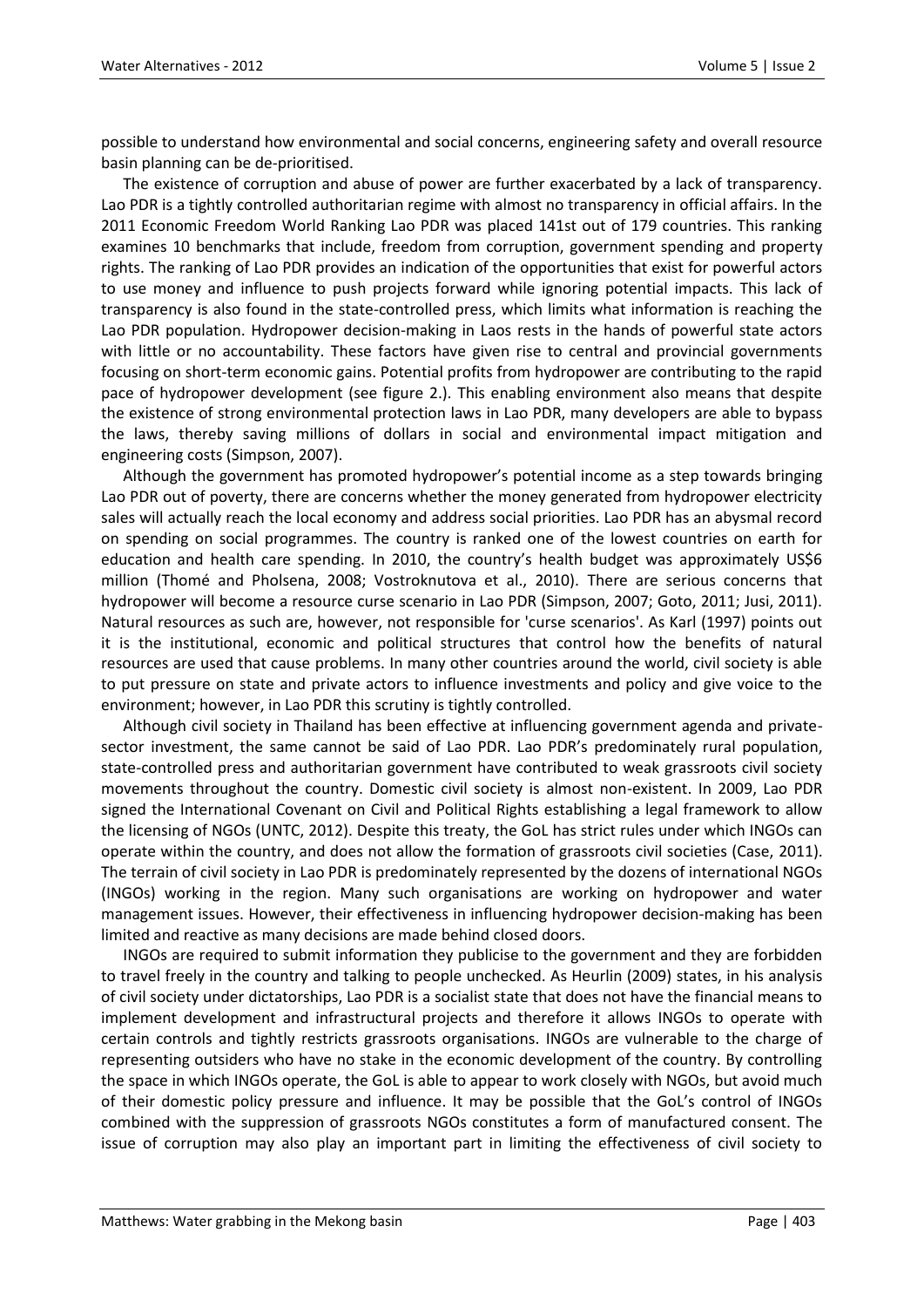influence state policies. When millions of dollars in personal gain are at stake for powerful actors from hydropower developments it is extremely difficult for civil society voices to be heard or respected.

Investment incentives from Thailand and an environment in Lao PDR that has a weak capacity to regulate development, corruption, and no grassroots civil society offer powerful actors opportunities to maximise profits by ignoring the social, engineering and environmental costs of hydropower. As discussed, these conditions negatively impact on Lao PDR's water resources and the local people who depend on them thereby resulting in water grabbing. This water grabbing is further enabled by the types of cooperation that exist regionally within the basin.

### **THE ROLE OF STATE COOPERATION**

There is much literature promoting the value of cooperation and the value of cooperating institutions (e.g. Savenije and van der Zaag, 2000). Wolf et al. (2003a) identified that the negative effects of unilateral development, such as a large-scale dam, can be mitigated by the presence of positive regional relations or an effective transboundary institution (see also Wolf et al., 2003b; Yoffe et al., 2004). Yet, it can be argued that many of these institutions serve economic focused development interests that are not especially representative of the broader population. And as Selby (2003) has pointed out in relation to transboundary institutions along the Jordan river, domination can be dressed up as cooperation.

In South-East Asia regional cooperation is promoted both in the political discourse of Association of South-East Asian Nations (ASEAN) and in water resources management. Despite the promotion of cooperation the analysis shows that states are focusing on their own economic growth rather than attempting to jointly manage the shared water resources of the basin. In an environment of economicled development, state actors, such as EGAT and decision makers within the Government of Lao PDR, are able to exploit water resources justified by energy requirements and economic growth, while externalising the cost of this exploitation.

This guise of regional cooperation clears a path for water grabbing to occur by hindering opportunities for strong cooperation and meaningful dialogue over the governance of shared water resources. The boundaries of state cooperation in South-East Asia are firstly evidenced in regional politics. The analyses of the cultural limits of cooperation in the ASEAN by Jetschke and Rüland (2009) show that rhetoric and reality of cooperation are very different. ASEAN member states continually affirm their commitment to regional cooperation yet "they continue to stick to self-interested policies to the detriment of ASEAN's collective interests" (ibid). In the case of hydropower, the self-interested policies are focused on economic growth, energy security and profiteering for powerful state and private actors; and the detriment of collective interests is the shared water resources and biodiversity in the basin and the people who depend on it.

Within the water-energy nexus in the Mekong, the World Bank and ADB's Greater Mekong Subregion (GMS) programme has been important in shaping energy policy and water management in the region (Nakhooda, 2011). Initiated in 1992, the GMS programme is a private-sector-led economic cooperation programme with a long-term goal to develop economic relationships among the basin countries (ADB, 2012). A key aspect of the GMS programme is the interconnectivity of the member countries to facilitate trade. The term GMS assumes regional homogeneity and ignores the diversity of the peoples and environments. The GMS's interconnectivity focuses on infrastructural projects including roads, electric transmission lines, and railways (ADB, 2012). The Mekong Power Grid is designed to develop a regional power market by promoting cooperation in hydropower and crossborder high-voltage transmission lines (ADB, 2012). The GMS mandate to promote interconnectivity and hydropower including private sector investment in mainstream and tributary dams conflicts with the findings of the MRC's Strategic Environment Assessment that called for a moratorium on mainstream dams. The GMS programme's focus on economic growth over environmental and social concerns has marginalised the role of the MRC in transboundary water governance (Suhardiman et al., 2012).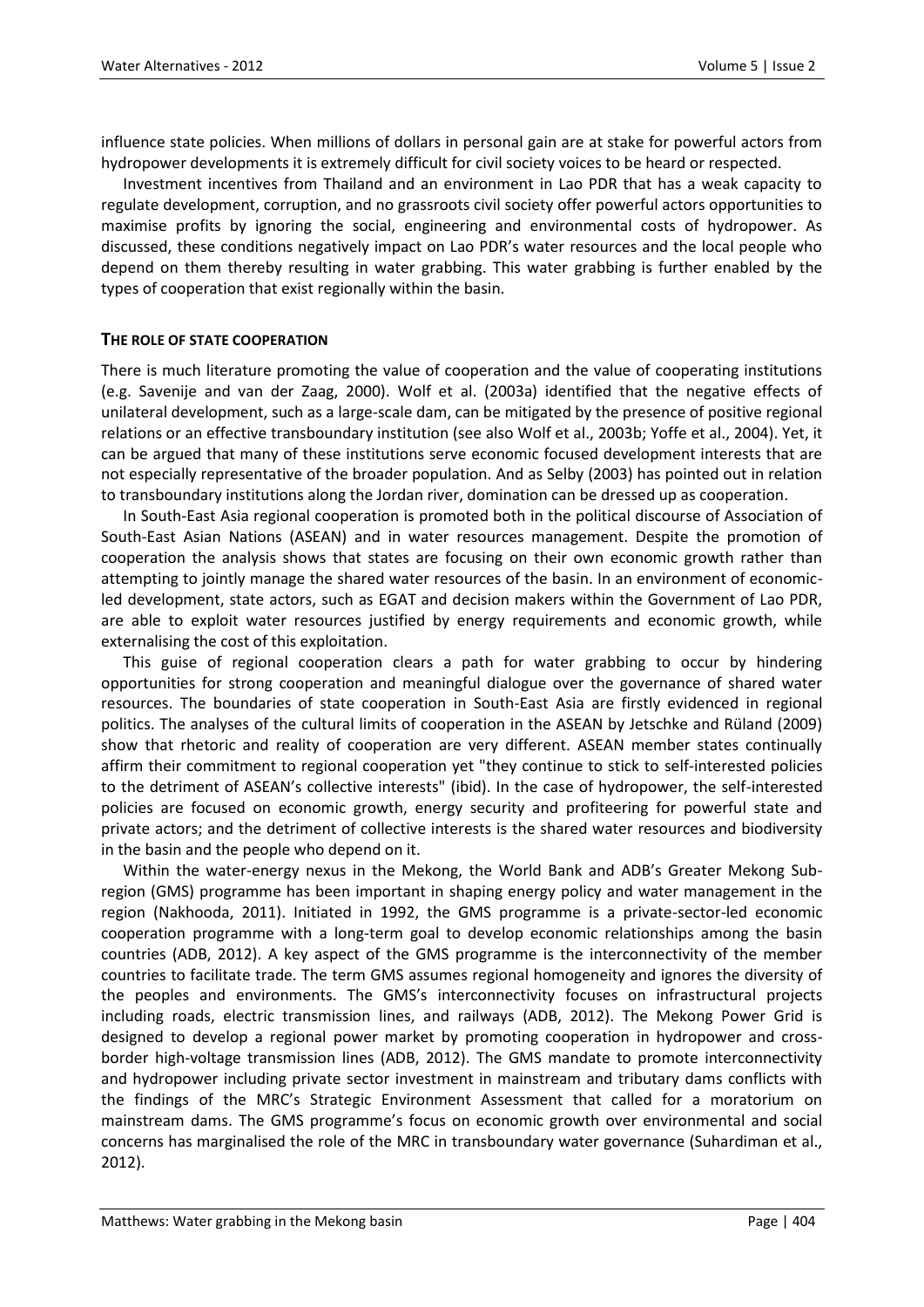The MRC is the primary regional river basin organisation in the Mekong basin. The MRC's current structure dates back to 1995, with the signing of an agreement between the governments of Thailand, Cambodia, Lao PDR, and Vietnam. China and Burma were invited to join the MRC; however, they decided to remain on the side-lines and only participate as non-binding dialogue members. The MRC's mandate states that the organisation will "cooperate in all fields of sustainable development, utilisation, management and conservation of the water and related resources of the Mekong river basin" and "ensure reasonable and equitable use" of the Mekong River System (MRC, 2009). The MRC is largely dependent on donor funding. The key donors are the governments of Australia, Belgium, Denmark, Finland, France, The Netherlands, and Sweden (KPMG, 2009).

Although the MRC has a mandate to cooperate on development including mainstream and tributary dams, to date it has largely only managed to gain cooperation from its member states on apolitical issues. The MRC has created a number of river monitoring programmes that have gathered large amounts of data with limited effectiveness in analysing trade-offs to inform decision-makers and creating a platform for discussion (Dore and Lazarus, 2009).

The analysis of transboundary water governance in the Mekong by Suhardiman et al. (2012) shows that there is a large disconnect between the MRC's programme objectives and those of regional governments. The MRC's donor-driven priorities, mainly focused on participation and IWRM, operate regardless of national government's development plans and their interest in the MRC's programmes. This disconnect allows governments to implement policies of self-interest development "because the MRC lacks power to direct transboundary water governance issues in the region" (ibid).

Further examples of scalar disconnect between the MRC and the regional governments are evident in the case of the Xayaburi dam, the lower Mekong's first mainstream dam. The MRC's mandate includes a process for mainstream dam development. The first step is the Preliminary Design Guidance that required all developers to follow a "range of minimum standards, performance targets and best practices for reducing the environmental and social risks posed by hydropower schemes" (MRC, 2009). These standards are followed by a Procedure for Notification, Prior Consultation and Agreement (PNPCA) process. The PNPCA process begins when member states give notice to the MRC of their intention to build a mainstream dam. In the case of the Xayaburi dam, the last meeting of the MRC Joint Committee deferred the decision to approve the dam to the ministerial level. On 8th December 2011, the MRC Council members concluded that further studies were required before a mainstream dam is constructed (MRC, 2011). According to the MRC, no single country can determine whether the PNPCA process is complete. Despite this announcement, the GoL and the Thai government stated that the PNPCA process is complete and moved forward with the construction of the dam (Pöyry, 2011; Kozlovski, 2012; The Economist, 2012). In 2012, due to strong objections from Cambodia and Vietnam and international political and civil society pressure the Xayaburi construction appears to have finally been suspended until further impact studies are conducted (Ganjanakhundee, 2012). Despite the halt of construction, questions remain over the MRC's effectiveness in dealing with issues that are counter to regional governments' goals of short-term economic gain.

The MRC's mandate, which limits the consultation process to mainstream dams, allows powerful actors to exploit water grabbing opportunities that involve water from Mekong tributaries without attracting the attention and debate of mainstream dams. Projects such as the Thai Water Grid, which is a proposal to carry water from Mekong tributaries under the Mekong to North-East Thailand, can proceed with only a notification requirement (Molle and Floch, 2008; Hirsch, 2012). The MRC appears to have no jurisdiction over the Thai Water Grid because it is a bilateral issue outside of its framework (Hirsch, 2012). Tributary dams also seem to be outside of the MRC's jurisdiction. Despite being outside of the MRC's mandate tributary dams have the potential to impact the entire basin. The analysis of Ziv et al. (2012) states that the combined effects of tributary dams in Lao PDR would be more detrimental than the proposed mainstream dams.

Although the MRC appears to be caught between the short-term economic focused water resources management agendas of the Mekong states, its value in providing a platform for issues such as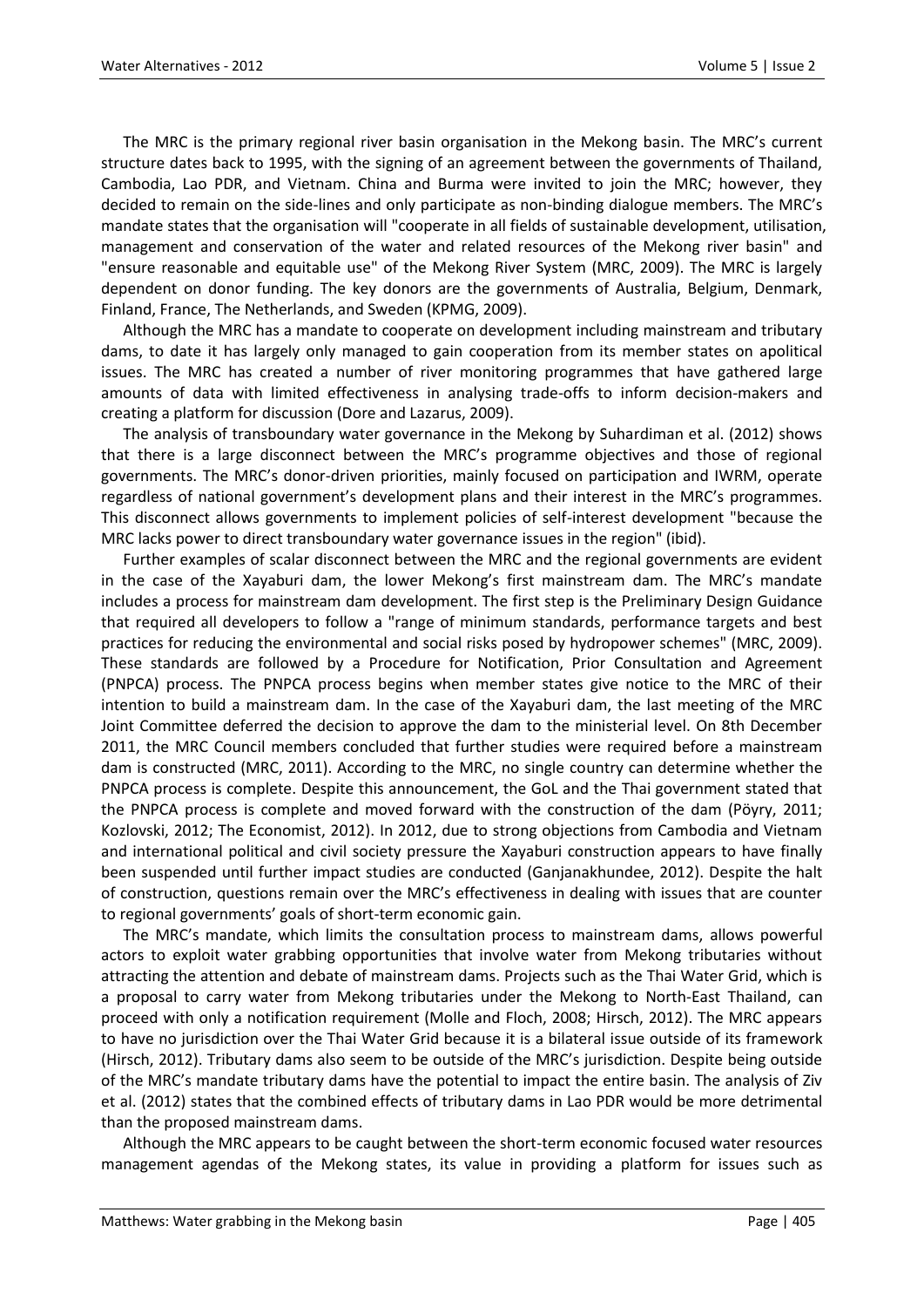mainstream dams to be discussed cannot be overlooked (Suhardiman et al., 2012). The MRC creates a window for civil society, academics and the media to engage with some state development agendas. The MRC's efforts in providing a space for discourses to be debated has proved useful, but hydropower dams and water grabbing opportunities in Lao PDR are still occurring at a rapid pace.

## **CONCLUSION**

Water grabbing in Lao PDR is in the making because powerful actors within Thailand and Lao PDR (those who stand to win) are controlling the benefits of hydropower dams while the costs of this development are absorbed by the environment and natural-resource dependent groups (those who stand to lose). The analysis shows that key drivers from Thailand emerge from the state and the private sector. EGAT, Thai IPPs and the private sector are driven to build hydropower due to profits and power. Large-scale hydropower projects are further encouraged by the structure of the Thai energy sector that incentivises large investments and the inability of the Thai government to develop dams in its own backyard due to a strong civil society.

Powerful actors and drivers from Thailand converge with enabling factors from within Lao PDR. The government of Lao's openness to investment, a lack of capacity to regulate development, the existence of corruption and a closed state that controls INGOs and forbids grassroots civil society provide an environment that enables these powerful actors to capture the benefits of hydropower development while neglecting the social and environmental costs. Encompassing these drivers from Thailand and enabling factors from Lao PDR, regional politics appears to be focused on profits and short-term economic gains. The MRC's agenda has limited influence over regional politics thereby further enabling opportunities for water grabbing.

The actors impacted by water grabbing in the Mekong are the environment and millions of people dependent on natural resources. The basin's unique biodiversity and the people who depend on it for their livelihoods and food will be devastated if powerful actors are allowed to continue water grabbing unchecked.

The existing global hydropower boom, like the one in the Mekong, has the potential to bring positive benefits to people and the global environment. Hydropower will certainly be an element of future energy provision. However, the stakes of development have been raised. The remaining global hydropower potential exists in an arguably different social and physical environment than where many previous large-scale dams were built. Hydropower projects in Africa, Asia and Latin America are being proposed in some of the most bio-diverse areas of the world. These areas are also inhabited by large populations dependent on natural resources, ethnic minorities and vulnerable people. What is of importance for the Mekong and the rest of the world is that progress is made to ensure that benefits are equitably shared and there is a better balance between winners and losers.

### **REFERENCES**

ADB (Asian Development Bank). 2012. GMS program overview. [www.adb.org/countries/gms/overview](http://www.adb.org/countries/gms/overview) (accessed 08 April 12)

ADB (Asian Development Bank). 2003. LAO PDR Power sector strategy study. *Electrowatt-PA Consulting* 1: 60.

AG-DFAT (Australian Government – Department of Foreign Affairs and Trade). 2011. Laos country brief. January 2011[. www.dfat.gov.au/geo/laos/laos\\_brief.html](http://www.dfat.gov.au/geo/laos/laos_brief.html) (accessed 28 March 2012)

Bakker, K. 1999. The politics of hydropower: Developing the Mekong. *Political Geography* 18(2): 209-232. Bangkok Post. 2012. CK targets 15% growth as Xayaburi progresses.

[www.bangkokpost.com/business/economics/290316/](http://www.bangkokpost.com/business/economics/290316/) (accessed 10 March 2012)

Bangkok Post. 2011. Xayaburi dam work begins on sly Thai construction giant, Laos ignore Mekong concerns. [www.bangkokpost.com/news/local/232239/xayaburi-dam-work-begins-on-sly](http://www.bangkokpost.com/news/local/232239/xayaburi-dam-work-begins-on-sly) (accessed 23 December 2011)

Baran, E. and Myschowoda, C. 2008. Dams and fisheries in the Mekong basin. *Aquatic Ecosystem Health and Management* 12(3): 227-234.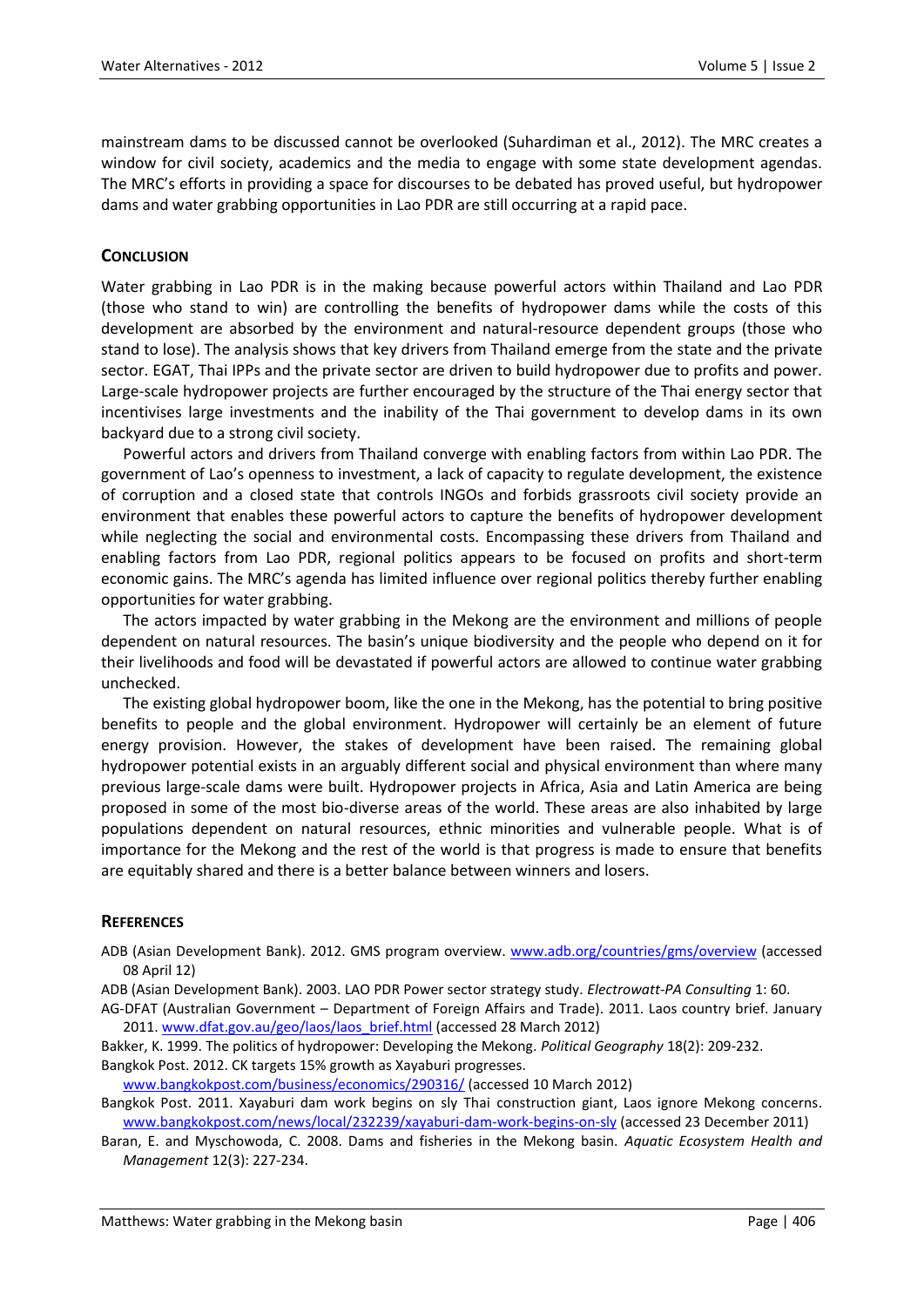- Bardacke, T. 1998. 'Battery of Asia' may run flat: Thailand's economic crisis is raising questions over the energy exporting hopes of neighbouring Laos. *Financial Times*, 6 April 1998.
- Barlow, C.; Baran, E.; Halls, A.S. and Kshatriya, M. 2008. How much of the Mekong fish catch is at risk from mainstream dam development? *Catch and Culture* 143, December 2008. Vientiane, Lao PDR: Mekong River Commission.

Barros, N.; Cole, J.; Tranvik, L.; Prairie, Y.; Bastviken, D.; Huszar, V.; del Giorgio, P. and Roland, F. 2011. Carbon emission from hydroelectric reservoirs linked to reservoir age and latitude. *Nature Geoscience* 4(9): 593-596.

Baumann, F. 2008. Energy security as multidimensional concept. *CAP Policy Analysis* 1:16.

Campbell, L. 2011. The use of environmental impact assessment in Laos and its implications for the Mekong river hydropower debate. MSc thesis. Duke University.

[http://dukespace.lib.duke.edu/dspace/bitstream/handle/10161/3655/Final%20MP\\_LCampbell.pdf?sequence=](http://dukespace.lib.duke.edu/dspace/bitstream/handle/10161/3655/Final%20MP_LCampbell.pdf?sequence=1) [1](http://dukespace.lib.duke.edu/dspace/bitstream/handle/10161/3655/Final%20MP_LCampbell.pdf?sequence=1) (accessed 1 March 2012)

Case, W. 2011. Laos in 2010. *Asian Survey* 51(1): 202-207.

CPWF (Challenge Program on Water and Food). 2010. Mekong Basin Hydropower Map.

<http://mekong.waterandfood.org/cpwf-in-the-mekong/45> (accessed 10 November 2011)

- Chanudet, V.; Descloux, S.; Harby, A.; Sundt, H.; Hansen, H.; Henrik, B.; Brakstad, O.; Serça, D. and Guerin, F. 2011. Gross CO<sup>2</sup> and CH<sup>4</sup> emissions from the Nam Ngum and Nam Leuk sub-tropical reservoirs in Lao PDR. *Science of the Total Environment* 409(24): 5382-5391.
- Chirarattananon, S. and Nirukkanaporn, S. 2006. Deregulation of ESI and privatization of state electric utilities in Thailand. *Energy Policy* 34(16): 2521-2531.
- Costanza, R.; Kubiszewski, I.; Paquet, R.; King, J.; Halimi, S.; Sanguanngoi, H.; Luong Bach, N.; Frankel, R.; Ganaseni, J.; Intralawan, A. and Morell, D. 2011. *Planning approaches for water resources development in the lower Mekong basin*. Portland State University and Mae Fah Luang University.

[http://web.pdx.edu/~kub/publicfiles/Mekong/LMB\\_Report\\_FullReport.pdf](http://web.pdx.edu/~kub/publicfiles/Mekong/LMB_Report_FullReport.pdf) (accessed 11 January 2012)

- Cruz-del Rosario, T. 2011. Opening Laos: The Nam Theun 2 Hydropower Project. Singapore: Lee Kuan Yew School of Public Policy. Working Paper No. LKYSPP11-05. [www.spp. nus.edu.sg/docs/wp/2011/WP1105.pdf](http://www.spp.nus.edu.sg/docs/wp/2011/WP1105.pdf) (25 March 2012)
- Delang, C. and Toro, M. 2011. Hydropower-induced displacement and resettlement in the Lao PDR. *South East Asia Research* 19(3): 567-594.
- Dore, J. and Lazarus, K. 2009. Demarginalising the Mekong River Commission. In Molle, F.; Foran, T. and Käkönen, M. (Eds), *Contested waterscapes in the Mekong region: Hydropower, livelihoods and governance*, pp. 357‐382. London: Earthscan.
- Dugan, P.; Barlow, C.; Agostinho, A.; Baran, E.; Cada, G.; Chen, D.; Cowx, I.; Ferguson, J.; Jutagate, T.; Mallen-Cooper, M.; Marmulla, G.; Nestler, J.; Petrere, M.; Welcomme, R. and Winemiller, K. 2010. Fish migration, dams, and loss of ecosystem service in the Mekong basin. *Ambio* 39(4): 244-248.
- EGAT (Electricity Generation Authority). 2009. *Annual report 2008.* Bangkok, Thailand: Electricity Generation Authority of Thailand.
- EPPO (Energy Policy & Planning Office, Ministry of Energy). 2007. Power development plan 2007. Strategic Seminar on Thai Power Development Plan (in Thai). Bangkok, Thailand: Ministry of Energy. [www.eppo.go.th/power/pdp2007/index.html](http://www.eppo.go.th/power/pdp2007/index.html) (accessed 19 April 2012)
- Foran, T. 2006. Thailand's politics of power system planning and reform. M-POWER Working Paper. [www.sea](http://www.sea-user.org/download_pubdoc.php?doc=3366)[user.org/download\\_pubdoc.php?doc=3366](http://www.sea-user.org/download_pubdoc.php?doc=3366) (accessed 10 November 2011)
- Foran, T.; Wong T. and Kelley S. 2010a. Mekong hydropower development: A review of governance and sustainability challenges. Working Paper. M-POWER Research Network. Chiang Mai, Thailand. [http://splash-era.net/downloads/mekong\\_report\\_part3.pdf](http://splash-era.net/downloads/mekong_report_part3.pdf) (accessed 14 February 2012)
- Foran, T.; Bernadette, P.; Kansantisukmongkul, C.; Wirutskulshai, U.; Leeruttanawisut, K. and Lazarus, K. 2010b. Sustainability assessment of Thailand's electricity planning. M-Power, CPWF Mekong, and Australian Government Aid Program.

[http://results.waterandfood.org/bitstream/handle/10568/3765/HSAP%20Rapid%20Assessment%20Thailand\\_](http://results.waterandfood.org/bitstream/handle/10568/3765/HSAP%20Rapid%20Assessment%20Thailand_17Nov10.pdf?sequence=1) [17Nov10.pdf?sequence=1](http://results.waterandfood.org/bitstream/handle/10568/3765/HSAP%20Rapid%20Assessment%20Thailand_17Nov10.pdf?sequence=1) (accessed 10 December 2011)

- Ganjanakhundee, S. 2012. Laos: No work on Xayaburi dam until green concerns solved. *The Nation*, 4 May 2012. [www.nationmultimedia.com/politics/Laos-no-work-on-Xayaburi-dam-until-green-concerns](http://www.nationmultimedia.com/politics/Laos-no-work-on-Xayaburi-dam-until-green-concerns--30181251.html)–30181251.html (accessed 15 May 2012)
- GoL (Government of Lao PDR). 2010a. Electric power plants in Laos. Vientiane: Department of Energy Promotion and Development, Ministry of Energy and Mines.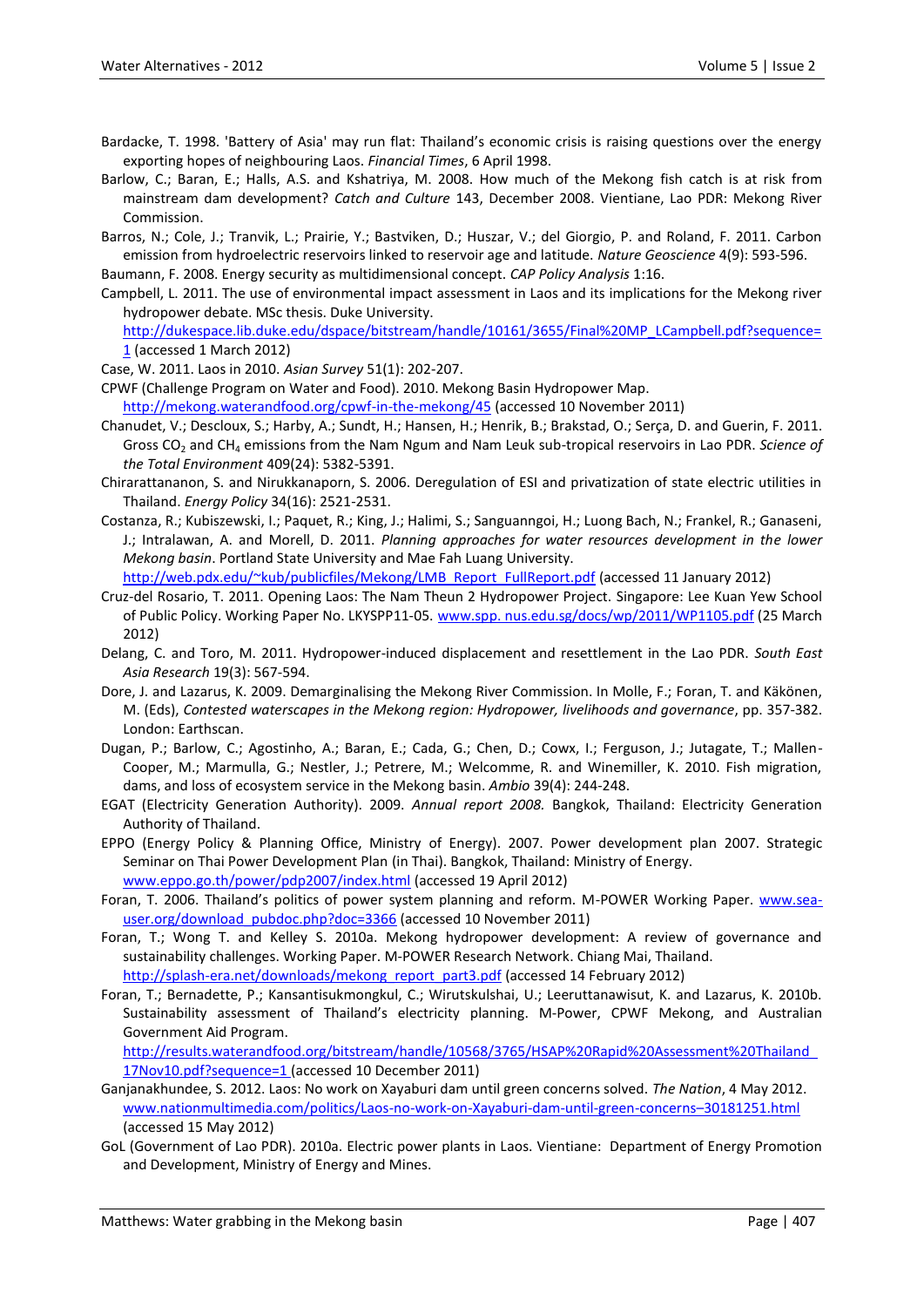[www.poweringprogress.com/index.php?option=com\\_jotloader&task=files.download&cid=352](http://www.poweringprogress.com/index.php?option=com_jotloader&task=files.download&cid=352) (accessed 25 November 2011)

GoL. 2010b. History of hydropower in Lao PDR. Department of Energy Promotion and Development, Ministry of Energy and Mines. Website.

[www.poweringprogress.org/index.php?option=com\\_content&view=article&id=88&Itemid=126](http://www.poweringprogress.org/index.php?option=com_content&view=article&id=88&Itemid=126) (accessed 14 November 2011)

- Goto, K. 2011. Implications for Laos' development of its increasing regional integration and Chinese influence. *Asian-Pacific Economic Literature* 25(2): 68-88.
- Greacen, C. and Palettu, A. 2007. Electricity sector planning and hydropower in the Mekong region. In Lebel, L.; Dore, J.; Daniel, R. and Koma, Y. (Eds), *Democratizing water governance in the Mekong region,* pp. 93-125. Chapter 5*.* Mekong Press [www.palangthai.org/docs/ElectricitySectorPlanning&HydropowerInMekongFull](http://www.palangthai.org/docs/ElectricitySectorPlanning&HydropowerInMekongFull) (accessed 25 March 2012)
- Grumbine, R.; Dore, J. and Xu, K. 2012. Mekong hydropower: Drivers of change and governance challenges. *Frontiers in Ecology and the Environment* 10(2): 91-98.

Grumbine, R. and Xu, J. 2011. Mekong hydropower development. *Science* 332(6026): 178-179.

- Hackley, R. and Westhuizen, L. 2011. Africa's friend China finances \$9.3 billion of hydropower. Bloomberg. [www.bloomberg.com/news/2011-09-09/africa-s-new-friend-china-finances-9-3-billion-of-hydropower.html](http://www.bloomberg.com/news/2011-09-09/africa-s-new-friend-china-finances-9-3-billion-of-hydropower.html) (accessed 10 May 2012)
- Heurlin, C. 2009. Governing civil society: The political logic of NGO State relations under dictatorship. *Voluntas International Journal of Voluntary and Nonprofit Organizations* 21(2): 220-239.
- Hirsch, P. 2012. River hardware and software: Perspectives on national interest and water governance in the Mekong river basin. In Higgit, D. (Ed), *Perspectives on environmental management and technology in Asian river basins,* pp. 31-43. The Netherlands: Springer.
- Hirsch, P. 2004. Negotiating local livelihoods: Scales of conflict in the Se San river basin. *Asia Pacific Viewpoint* 45(1): 51-68.
- Hirsch, P. 1995. Thailand and the new geopolitics of Southeast Asia: Resource and environmental issues. In Rigg, J. (Ed), *Counting the costs: Economic growth and environmental change in Thailand*, pp. 235-259. Singapore: Institute of Southeast Asian Studies.
- Hortle, G. 2007. *Consumption and yield of fish and other aquatic animals from the lower Mekong basin.* MRC Technical Paper No. 16. Vientiane: MRC. [www.mrcmekong.org/assets/Publications/technical/tech-No16](http://www.mrcmekong.org/assets/Publications/technical/tech-No16-consumption-n-yield-of-fish.pdf) [consumption-n-yield-of-fish.pdf](http://www.mrcmekong.org/assets/Publications/technical/tech-No16-consumption-n-yield-of-fish.pdf) (accessed 4 April 2012)
- IEA (International Energy Agency). 2011. Clean Energy Progress Report*.* Washington, DC: US Department of Energy, Energy Information Administration.

[www.iea.org/publications/freepublications/publication/CEM\\_Progress\\_Report.pdf](http://www.iea.org/publications/freepublications/publication/CEM_Progress_Report.pdf) (accessed 10 May 2012)

- ICEM (International Centre for Environmental Management). 2010. *Strategic environmental assessment of hydropower on the Mekong mainstream: Final Report for the Mekong River Commission.* Australia: ICEM. [www.mrcmekong.org/assets/Publications/Consultations/SEA-Hydropower/SEA-FR-summary-13oct.pdf](http://www.mrcmekong.org/assets/Publications/Consultations/SEA-Hydropower/SEA-FR-summary-13oct.pdf) (accessed 10 February 2012)
- International Rivers. 2003. *New Lao dam embroiled in controversy: Report from a fact-finding mission to the Nam Mang 3 hydropower project*. [www.internationalrivers.org/southeast-asia/laos/laos-other-projects/new-lao](http://www.internationalrivers.org/southeast-asia/laos/laos-other-projects/new-lao-dam-embroiled-controversy-report-fact-finding-missio)[dam-embroiled-controversy-report-fact-finding-missio](http://www.internationalrivers.org/southeast-asia/laos/laos-other-projects/new-lao-dam-embroiled-controversy-report-fact-finding-missio) (accessed 25 January 2012)
- Jarvis, D. 2010. Institutional processes and regulatory risk: A case study of the Thai energy sector. *Regulation & Governance* 4(2): 175-202.
- Jetschke, A. and Rüland, J. 2009. Decoupling rhetoric and practice: The cultural limits of ASEAN cooperation. *The Pacific Review* 22(2): 179-203.
- Johnston, L. 2008. Lower Mekong river basin hydropower report. Washington, DC, US: USAID, Electricity Generation Authority /Environment and Science Policy.
- Jusi, S. 2011. Challenges in developing sustainable hydropower in Lao PDR. *International Journal of Development Issues* 10(3): 251-267.
- Karl, T. 1997. *The paradox of plenty: Oil boom and petro-States.* Berkeley: University of California Press.
- Kersten, C. 2009. Rethinking transboundary environmental impact assessment. *The Yale Journal of Environmental Law* 34: 173-206.
- Khamin, N. 2008. Case study nine: Houay Ho hydropower project. In Lawrence, S. (Ed), *Power surge: The impacts of rapid dam development in Laos,* pp. 73-75. Berkeley, CA: International Rivers.
- Kozlovski, M. 2012. Thais accused of dam deceit. *Phnom Penh Post,* 1 March 2012.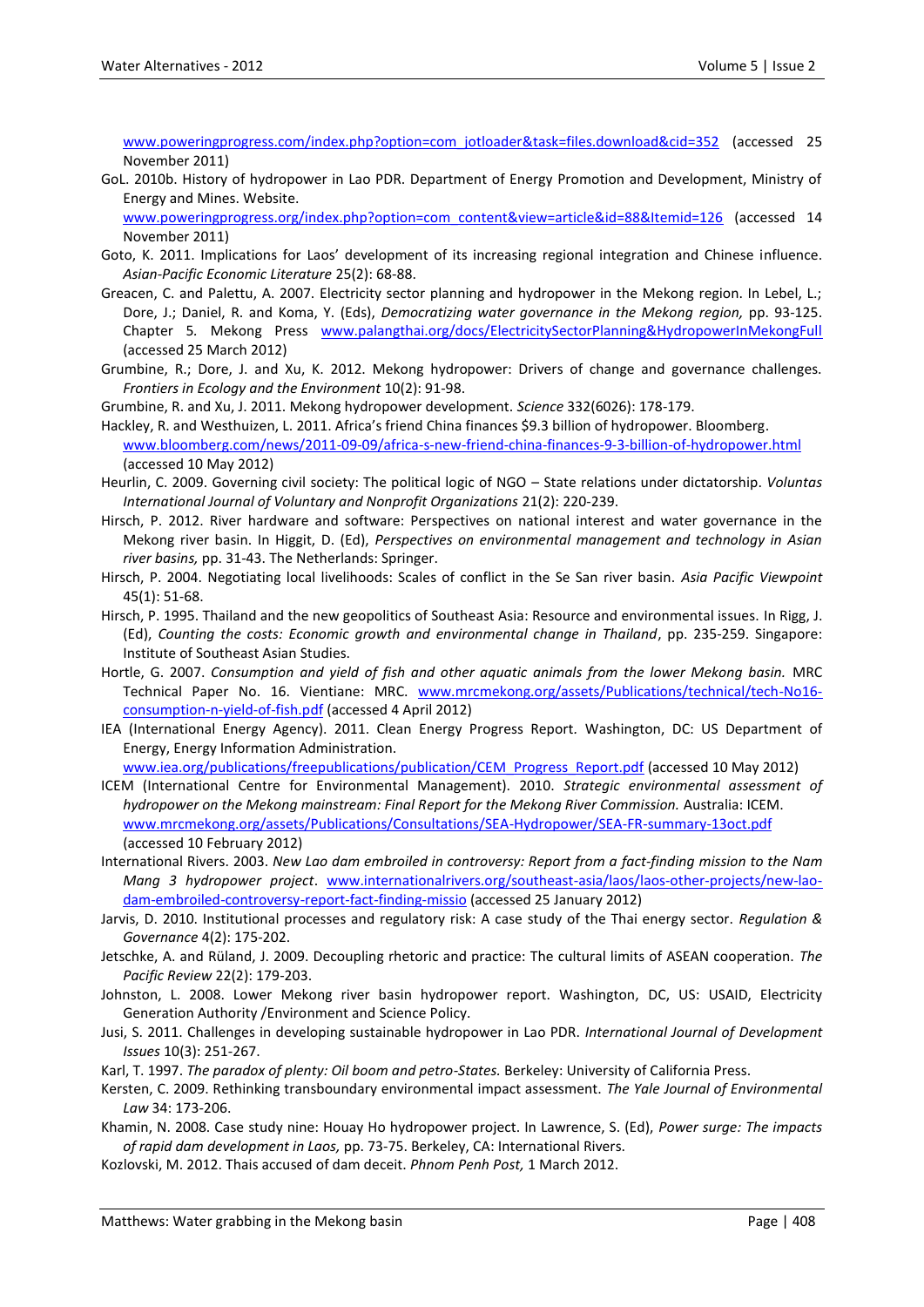[www.phnompenhpost.com/index.php/2012030154795/National-news/thais-accused-of-dam-deceit.html](http://www.phnompenhpost.com/index.php/2012030154795/National-news/thais-accused-of-dam-deceit.html) (accessed 9 April 2012)

- KPMG (Klynveld Peat Marwick Main Goerdeler). 2009. Income and expenditure report 2009. MRC. [www.mrcmekong.org/download/finance/Income&Expenditure2009.pdf](http://www.mrcmekong.org/download/finance/Income&Expenditure2009.pdf) (accessed 10 March 2012)
- Lanza. 2010. Review of the Ch. Karnchang Public Company Limited Environmental Impact Assessment EIA. International Rivers. [www.internationalrivers.org/files/Lanza%20water%20quality%20FINAL.pdf](http://www.internationalrivers.org/files/Lanza%20water%20quality%20FINAL.pdf) (accessed 15 March 2012)
- Lebel, L.; Garden, P. and Imamura, M. 2005. The politics of scale, position, and place in the governance of water resources in the Mekong region. *Ecology and Society* 10(2): 18.
- Lintner, B. 2008. Laos: At the crossroads. In Singh, D. (Ed), *Southeast Asian Affairs 2008*, pp. 171-183. Singapore: ISEAS Publishing.
- Mainusch, J.; Tauszig, J. and Visian, D. 2009. Watershed management in Laos PDR: A case study of the opportunities for hydropower and forestry. National University of Laos, VITRI/University of Helsinki, Kasetsart University, Bangkok.

[http://wiki.helsinki.fi/download/attachments/55837219/Group+05\\_Watershed+Management.pdf](http://wiki.helsinki.fi/download/attachments/55837219/Group+05_Watershed+Management.pdf) (accessed 28 March 2012)

- Matthews, N. 2011. Drowning under progress: Water and culture in the Mekong subregion. In Johnson, B.R. (Ed), *Water, cultural diversity and global environmental change: Emerging trends, sustainable futures,* pp. 349-366. The Netherlands: UNESCO-IHP and Springer.
- Middleton, C.; Garcia, J. and Foran, T. 2009. Old and new hydropower players in the Mekong region: Agendas and strategies. In Molle, F.; Foran, T. and Käkönen, M. (Eds), *Contested waterscapes in the Mekong region: Hydropower, livelihoods and governance,* pp. 23-45. London: Earthscan.
- Missingham, B. 2003. *The assembly of the poor: From local struggles to national protest movement.* Chiang Mai: Silkworm Books.
- Molle, F.; Foran, T. and Käkönen, M. (Eds). 2009. *Contested waterscapes in the Mekong region: Hydropower, livelihoods and governance*. London: Earthscan.
- Molle, F. and Floch, P. 2008. *The 'desert bloom' syndrome: Irrigation development, politics and ideology in the northeast of Thailand.* Working Paper. Chiang Mai, Thailand: Mekong Program on Water, Environment and Resilience.
- MRC (Mekong River Commission). 2011. Further study on impact of Mekong mainstream development to be conducted, say Lower Mekong countries. [www.mrcmekong.org/news-and-events/news/further-study-on](http://www.mrcmekong.org/news-and-events/news/further-study-on-impact-of-mekong-mainstream-development-to-be-conducted-say-lower-mekong-countries/)[impact-of-mekong-mainstream-development-to-be-conducted-say-lower-mekong-countries/](http://www.mrcmekong.org/news-and-events/news/further-study-on-impact-of-mekong-mainstream-development-to-be-conducted-say-lower-mekong-countries/) (accessed 1 April 2012)
- MRC. 2009. The Mekong program. [www.mrcmekong.org/mekong\\_program\\_ceo.htm](http://www.mrcmekong.org/mekong_program_ceo.htm) (accessed 5 April 2012)
- Nakhooda, S. 2011. Asia, the multilateral development banks and energy governance. *Global Policy* 2(S1): 120- 132.
- Pearce-Smith, S. 2012. The impact of continued Mekong basin hydropower development on local livelihoods. *Consilience: The Journal of Sustainable Development* 7(1): 73-86.
- Pöyry. 2011. Government of Laos Xayaburi hydropower compliance report. Zurich, Switzerland: Pöyry Energy AG.
- RMR (Resources Management and Research). 2002. Nam Mang 3 hydropower project, environmental impact analysis and outline social action plan & environmental management plan, resource management and research. Draft August 2002.
- Savenije, H.G. and van der Zaag, P. 2000. Conceptual framework for the management of shared river basins with special reference to the SADC and EU. *Water Policy* 2(1-2): 9-45.
- Sawangphol, N. and Pharino, C. 2010. Status and outlook for Thailand's low carbon electricity development. *Renewable and Sustainable Energy Reviews* 15(1): 564-573.
- Selby, J. 2003. Dressing up domination as 'cooperation': The case of Israeli-Palestinian water relations. *Review of International Studies* 291(1): 121-138.
- Shankleman, J. 2009. Going global: Chinese oil and mining companies and the governance of resource wealth. Washington, DC: Woodrow Wilson International Center for Scholars.

[wwww.wilsoncenter.org/topics/pubs/DUSS\\_09323Shnkl\\_rpt0626.pdf](../../AppData/Wdoc/Water%20alternatives/CURRENT%20ISSUE/Special%20issue%20Water%20Grabbing/wwww.wilsoncenter.org/topics/pubs/DUSS_09323Shnkl_rpt0626.pdf) (accessed 12 February 2012)

- Simpson, A. 2007. The environment-energy security nexus: Critical analysis of an energy 'love triangle' in Southeast Asia. *Third World Quarterly* 28(3): 539-554.
- Singh, S. 2009. World Bank-directed development? Negotiating participation in the Nam Theun 2 Hydropower Project, Laos. *Development and Change* 40(3): 487-507.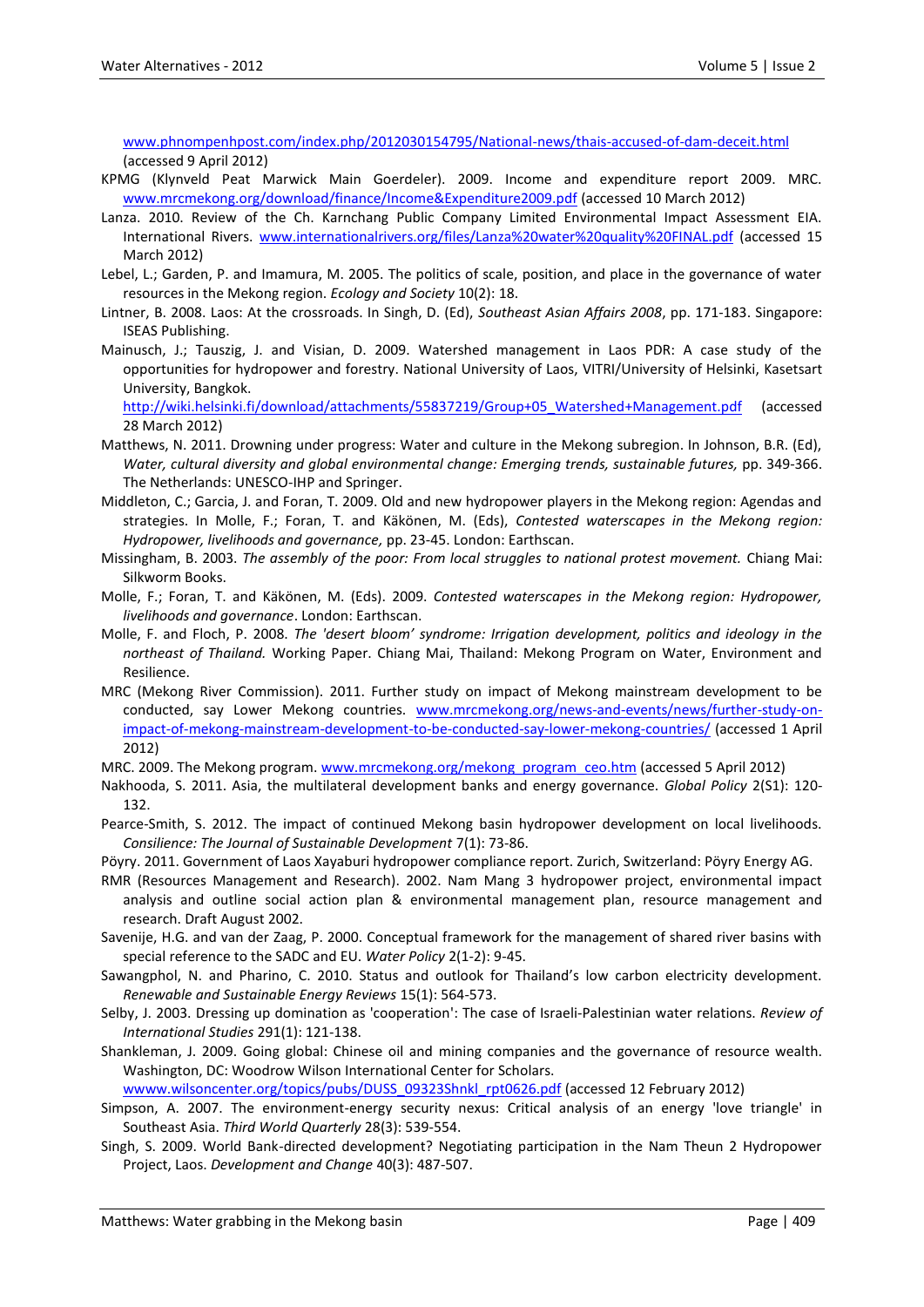- SMH (Sydney Morning Herald). 2011. Mekong countries delay Laos dam decision. 9 December 2011. [http://news.smh.com.au/breaking-news-world/mekong-countries-delay-laos-dam-decision-20111209-](http://news.smh.com.au/breaking-news-world/mekong-countries-delay-laos-dam-decision-20111209-1oltm.html) [1oltm.html](http://news.smh.com.au/breaking-news-world/mekong-countries-delay-laos-dam-decision-20111209-1oltm.html) (accessed 15 April 2012)
- Sneddon, C. and Fox, C. 2012. Water, geopolitics, and economic development in the conceptualization of a region. *Eurasian Geography and Economics* 53(1): 143-160.
- Sneddon, C. and Fox, C. 2007. Power, development, and institutional change: Participatory governance in the lower Mekong basin. *World Development* 35(12): 2161-2181.
- Sneddon, C. and Fox, C. 2006. Rethinking transboundary waters: A critical hydropolitics of the Mekong basin. *Political Geography* 25(2): 181-202.
- STM (Save the Mekong). 2011. Open letter to Mekong River Commission. [www.savethemekong.org/admin\\_controls/js/tiny\\_mce/plugins/imagemanager/files/StM\\_MRCCouncil\\_6.12.1](http://www.savethemekong.org/admin_controls/js/tiny_mce/plugins/imagemanager/files/StM_MRCCouncil_6.12.11.pdf) [1.pdf](http://www.savethemekong.org/admin_controls/js/tiny_mce/plugins/imagemanager/files/StM_MRCCouncil_6.12.11.pdf) (accessed 28 March 2012)
- Stone, R. 2011. Mayhem on the Mekong. *Science* 333(6044): 814-818.
- Stuart-Fox, M. 2006. The political culture of corruption in the Lao PDR. *Asian Studies Review* 30(1): 59-75.
- Stuart-Fox, M. 2011. Family problems. World briefing.<http://inside.org.au/family-problems/> (accessed 18 March 2012)
- Suhardiman, D.; Giordano, M. and Molle, F. 2012. Scalar disconnect: The logic of transboundary water governance in the Mekong. *Society and Natural Resources: An International Journal* 25(6): 572-586.
- Sukkumnoed, D.; Greacen, C.; Bureekul, T.; Thongplon, S. and Nuntavorakarn, S. 2006. Governing the power sector: An assessment of electricity governance in Thailand. Washington, DC: World Resources Institute. [http://electricitygovernance.wri.org/files/egi/egi\\_thailand\\_report\\_0.pdf](http://electricitygovernance.wri.org/files/egi/egi_thailand_report_0.pdf) (accessed 8 May 2012)
- Teansri, P.; Pairindra, W.; Uthathip, N.; Bhasaputra, P. and Pattaraprakorn, W. 2012. The costs of power quality disturbances for industries related fabricated metal, machines and equipment in Thailand. *GMSARN International Journal* 6 (2012): 1-10.
- The Economist. 2012. Damming the Mekong in suspension. [www.economist.com/node/21542480](http://www.economist.com/node/21542480) (accessed 25 March 2012)
- Thomé, J.-M. and Pholsena, S. 2008. *Lao People's Democratic Republic: Health financing reform and challenges in expanding the current social protection schemes.* Promoting sustainable strategies to improve access to health care in the Asian and Pacific Region. New York: United Nations Economic and Social Commission for Asia and the Pacific (UNESCAP).

Transparency International. 2011. Corruption perceptions. [http://cpi.transparency.org](http://cpi.transparency.org/) (accessed 15 May 2012)

UNESCAP (United Nations Economic and Social Commission for Asia and the Pacific). 2012. Trade facilitation in Asia and the Pacific: An analysis of import and export processes. *Study in Trade and Investment* No. 71.

- UNTC (United Nations Treaty Collection). 2012. International covenant on civil and political rights. [http://treaties.un.org/pages/ViewDetails.aspx?src=TREATY&mtdsg\\_no=IV-4&chapter=4&lang=en](http://treaties.un.org/pages/ViewDetails.aspx?src=TREATY&mtdsg_no=IV-4&chapter=4&lang=en) (accessed 19 March 2012)
- Vientiane Times. 2010. Battery of ASEAN unable to power domestic growth. 19 April 2010.
- Vostroknutova, E.; Li, Y.; Davading, S. and Suri, V. 2010. *Lao PDR development report 2010. Natural resource management for sustainable development.* World Bank Background Paper Fiscal Policy Options for Resource-Rich Laos.

[http://siteresources.worldbank.org/LAOPRDEXTN/Resources/2936831301084874098/LDR2010\\_Fiscal\\_Policy\\_](http://siteresources.worldbank.org/LAOPRDEXTN/Resources/2936831301084874098/LDR2010_Fiscal_Policy_Options.pdf) [Options.pdf](http://siteresources.worldbank.org/LAOPRDEXTN/Resources/2936831301084874098/LDR2010_Fiscal_Policy_Options.pdf) (accessed 7 January 2012)

- Wattana, S. and Sharma, D. 2011. Electricity industry reforms in Thailand: An analysis of productivity. *International Journal of Energy Sector Management* 5(4): 494-521.
- Wattana, S.; Sharma D. and Vaiyavuth, R. 2008. Electricity industry reforms in Thailand: A historical review. *GMSARN International Journal* 2(2): 41-52.
- WB/ADB (World Bank/Asian Development Bank). 2006. Future directions for water resources management in the Mekong river basin. Mekong Water Resources Assistance Strategy. Manila: Asian Development Bank. [www.adb.org/water/operations/partnerships/mwras](http://www.adb.org/water/operations/partnerships/mwras?June2006.pdf)‐June2006.pdf (accessed 20 January 2012)
- Wisuttisak, P. 2012a. Liberalisation of the Thai energy sector: A consideration of competition law and sectoral regulation. *Journal of World Energy Law and Business* 5(1): 60-77.

Wisuttisak, P. 2012b. Regulation and competition issues in Thai electricity sector. *Energy Policy* 44: 185-198.

Wolf, A.; Yoffe, S. and Giordano, M. 2003a. International waters: Identifying basins at risk. *Water Policy* 5(1): 29- 60.